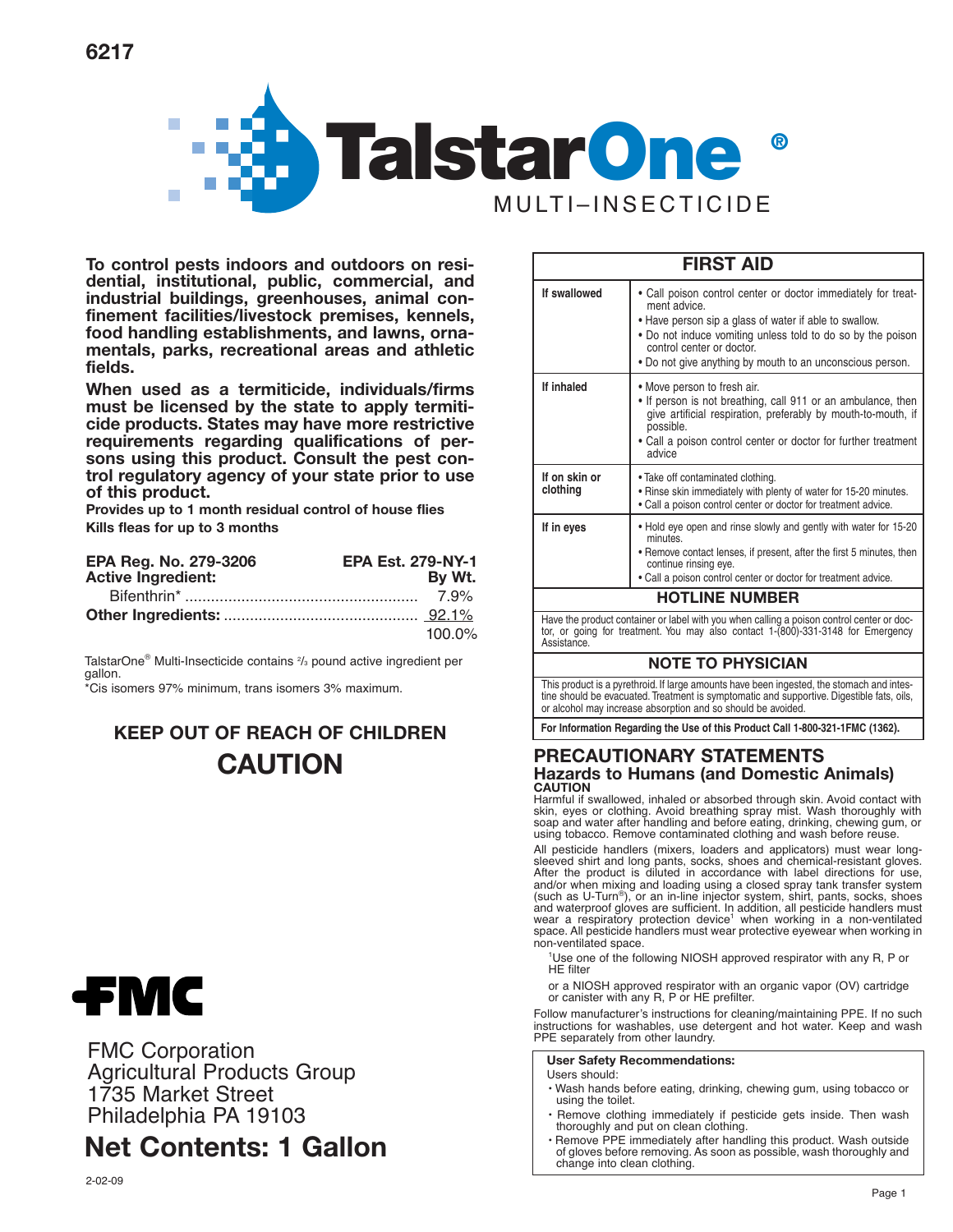# **Environmental Hazards**

This pesticide is extremely toxic to fish and aquatic invertebrates. Do not apply directly to water, to areas where surface water is present or to intertidal areas below the mean high water mark. Drift and run-off from treated areas may be hazardous to aquatic organisms in neighboring areas. Do not contaminate water when disposing of equipment washwaters. Care should be used when spraying to avoid fish and reptile pets in/around ornamental ponds.

This product is highly toxic to bees exposed to direct treatment or residues on blooming crops or weeds. Do not apply this product or allow to drift to blooming crops if bees are visiting the treatment area.

# **Physical and Chemical Hazards**

Do not apply water-based dilutions of TalstarOne® Multi-Insecticide to electrical conduits, motor housings, junction boxes, switch boxes or other electrical equipment because of possible shock hazard.

# **Index**

| Applications:                                                                           |                |
|-----------------------------------------------------------------------------------------|----------------|
| Above ground termite control                                                            | 9              |
| Animal confinement facilities, kennels                                                  | 6              |
| Ant control                                                                             | 4              |
| Ant and Fire Ant Mounds                                                                 | 4              |
| <b>Carpenter Ants Indoors</b>                                                           | 4              |
| <b>Carpenter Ants Outdoors</b>                                                          | 4              |
| Nuisance Ants Indoors                                                                   | 4              |
| <b>Nuisance Ants Outdoors</b>                                                           | 4              |
| Food/Feed handling establishments                                                       | 5              |
| Greenhouses and interiorscapes                                                          | 10             |
| Indoor                                                                                  | 5              |
| Ants                                                                                    | 5              |
| Bedbugs                                                                                 | 5              |
| Bees and wasps                                                                          | 5              |
| Boxelder bugs, centipedes, earwigs, beetles, millipedes,<br>pillbugs, sowbugs           | 5              |
| Cockroaches, crickets, firebrats, house flies, scorpions,<br>silverfish, spiders, ticks | 5              |
| Fleas                                                                                   | 5              |
| Lawns                                                                                   | 9              |
| <b>Livestock Premises</b>                                                               | 6              |
| Mosquito control                                                                        | 5              |
| Ornamentals and trees                                                                   | 10             |
| Outside surfaces and around buildings                                                   | 4              |
| <b>Under Slabs</b>                                                                      | 4              |
| Wood Infesting Insects and Nuisance Pests                                               | 4              |
| Stored products pests                                                                   | 5              |
| Specific pest control applications:                                                     |                |
| Crawlspaces                                                                             | 6              |
| Posts, poles, and other construction                                                    | 6              |
| <b>Underground services</b>                                                             | 6              |
| Wood-in-place to control wood infesting insects                                         | 6              |
| Subterranean termite control                                                            | 6              |
| Structures with wells/cisterns inside foundations                                       | 7              |
| Subterranean termite control, pre-construction                                          | 8              |
| <b>Horizontal barriers</b>                                                              |                |
| <b>Vertical barriers</b>                                                                | 8              |
| Subterranean termite control, post-construction                                         | 8              |
|                                                                                         | 8              |
| Accessible crawl spaces                                                                 | 8              |
| Application with termite baits                                                          | 9              |
| <b>Basements</b>                                                                        | 8              |
| Foam applications                                                                       | 9              |
| Foundations                                                                             | 8              |
| Inaccessible crawl spaces                                                               | 8              |
| Masonry voids                                                                           | 9              |
| Sand barrier Installation and Treatment                                                 | 9              |
| Slabs                                                                                   | 8              |
| <b>Dilution chart</b>                                                                   | 3              |
| <b>Environmental hazards</b>                                                            | $\overline{2}$ |
| <b>First Aid</b>                                                                        | 1              |
| General application instructions                                                        | 3              |
| Ingredients                                                                             | 1              |
| Physical and chemical hazards                                                           | 2              |
| Precautionary statements- human and animal hazards                                      | 1              |
| Resistance management                                                                   | 3              |
| Storage and disposal                                                                    | 3              |
| Use Precautions                                                                         | 11             |
| Warranty                                                                                | 11             |

# **DIRECTIONS FOR USE**

It is a violation of Federal Law to use this product in a manner inconsistent with its labeling.

Do not apply a broadcast application to interior surfaces of homes.

Do not apply by air.

Do not apply in plant nurseries.

Do not apply this product through any kind of irrigation system.

Not for use on sod farm turf, golf course turf, or grass grown for seed.

# **AGRICULTURE USE REQUIREMENTS\***

Use this product only in accordance with its labeling and with the Worker Protection Standard, 40 CFR part 170. This Standard contains requirements for the protection of agricultural workers on farms, forests, nurseries, and greenhouses, and handlers of agricultural pesticides. It contains requirements for training, decontamination, notification, and emergency assistance. It also contains specif-ic instructions and exceptions pertaining to the statements on this label about personal protective equipment (PPE), and restrictedentry intervals. The requirements in this box only apply to uses of this product that are covered by the Worker Protection Standard.

Do not enter or allow worker entry into treated areas during the restricted entry interval (REI) of 12 hours.

PPE required for early entry to treated areas that is permitted under the Worker Protection Standard and that involves contact with anything that has been treated, such as, plants, soil, or water is:

• Coveralls

• Chemical-resistant gloves, such as barrier laminate or butyl rubber or nitrile rubber or neoprene rubber or polyvinyl chloride or viton.

• Shoes plus socks

Do not apply this product in a way that will contact workers or other persons either directly or through drift. Only protected handlers may be in the area during application. For any requirement specific to your State or Tribe, consult the State/Tribal agency responsible for pesticide regulation.

# **For California**

#### **Greenhouse Applicators must wear:**

• Full body chemical-resistant protective suit (such as barrier lami-nate, butyl rubber, nitrile rubber, polyvinyl chloride, or equivalent).

**Reapplication Interval:** Reapplications to greenhouses must be at intervals of 30 days or longer.

### **Greenhouse Harvesters must wear:**

• Regular length gloves plus a long sleeved shirt or elbow-length (gaunlet type) gloves during the 30 days following application.

\*These requirements apply only to the greenhouse uses on this label

# **NON-AGRICULTURAL USE REQUIREMENTS\*\***

The requirements in this box apply to uses of this product that are NOT within the scope of the Worker Protection Standards for agri-cultural pesticides (40 CFR Part 170). The WPS applies when this product is used to produce agricultural plants on farms, forests, nurseries and greenhouses.

Do not allow people or pets on treated surfaces until the spray has dried.

\*\*These requirements apply to all other non-greenhouse uses on this label

## **Use Directions for Tip-N-Measure Container**

1. Remove the measuring chamber cap and induction seal. Replace the cap and securely tighten. Tip container until liquid fills measuring chamber.

2. Return container to level position. No adjustment is needed.

3. Remove measuring chamber cap and dispense into proper application equipment.

For multiple dose measuring: Remove fill chamber cap and dispense according to markings on side of bottle.

# **Use Directions for Squeeze-N-Measure Container**

- 1. Remove the measuring chamber cap and induction seal.
- 2. Replace cap loosely on measuring chamber to allow venting.
- 3. Squeeze container gently until liquid fills measuring chamber.
- 4. Remove measuring chamber cap and dispense into proper application equipment.
- 5. Replace cap onto measuring chamber and **Securely Tighten**.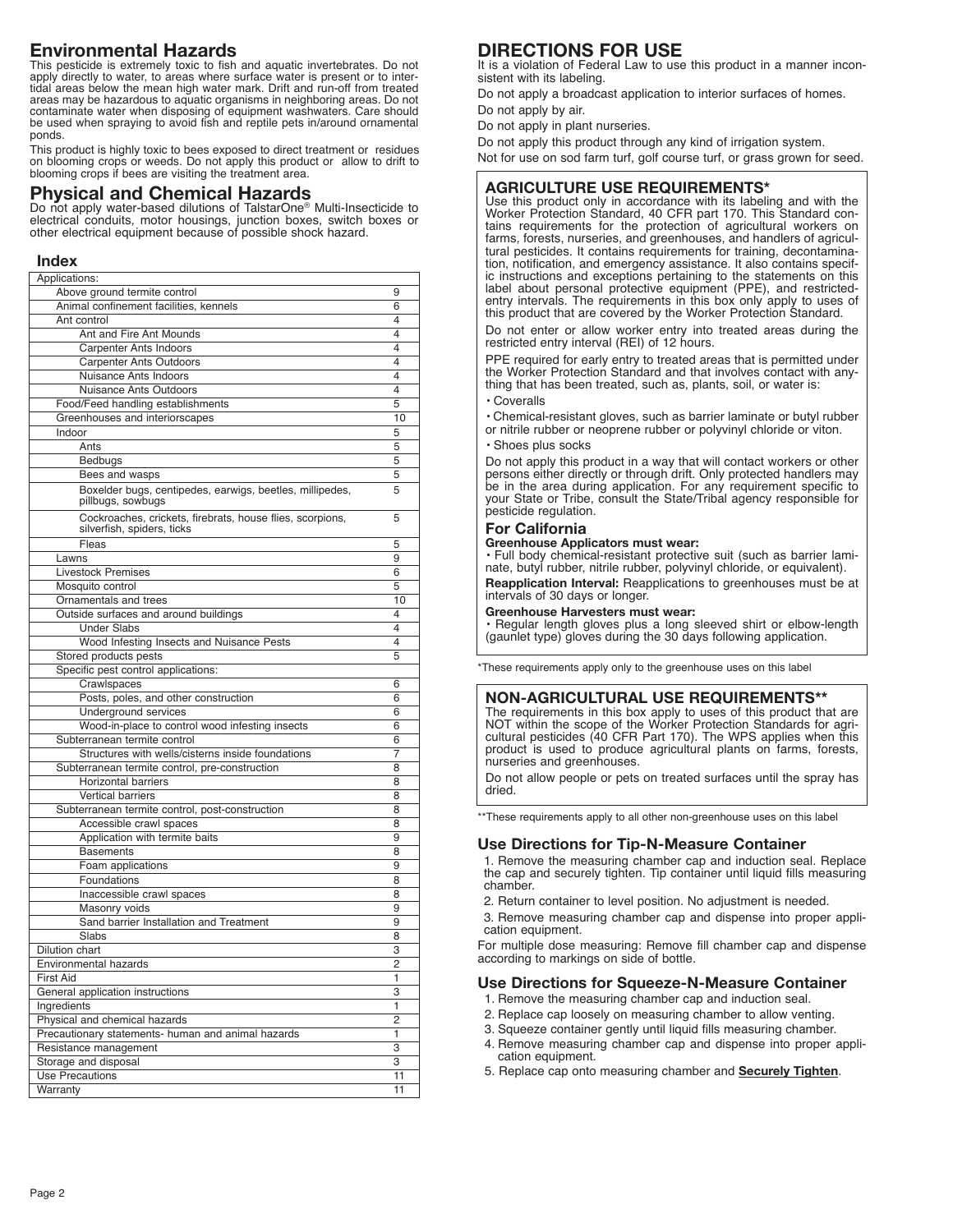# **STORAGE AND DISPOSAL**

**Prohibitions:** Do not contaminate water, food or feed by storage or disposal.

**Pesticide Storage:** Keep out of reach of children and animals. Store in original containers only. Store in a cool, dry place and avoid excess heat. Carefully open containers. After partial use replace lids and close tightly. Do not put concentrate or dilute material into food or drink container.

**In case of spill, avoid contact, isolate area and keep out animals and unprotected persons. Confine spills. Call FMC: (800) 331-3148.**

**To Confine Spill:** If liquid, dike surrounding area or absorb with sand, cat litter or commercial clay. If dry material, cover to prevent dispersal. Place damaged package in a holding container. Identify contents.

**Pesticide Disposal:** Pesticide wastes are toxic. Do not contami-nate water, food or feed by storage or disposal. Improper disposal of excess pesticide, spray mixture, or rinsate is a violation of Federal Law. Dispose of excess or waste pesticide by use accord-<br>ing to label directions, or contact your State Pesticide or<br>Environmental Control Agency, or the Hazardous Waste repre-<br>sentative at the nearest EPA Regional

#### **Container Disposal:**

**Plastic Container: Non-refillable container**. Do not reuse or refill this container. Triple rinse as follows: Empty the contents into application equipment or a mix tank and drain for 10 seconds after flow begins to drip. Fill container  $\frac{1}{4}$  full with water and recap. Shake for 10 seconds. Pour rinsate into application equipment or mix tank or store rinsate for later use or disposal. Drain for 10 seconds after the flow begins to drip. Repeat this procedure two more times. Then offer for recycling, if available or reconditioning, if appropriate, or puncture and dispose of in a sanitary landfill, or incineration, or if allowed by state and local authorities, by burning. If burned, stay out of smoke.

**Returnable/Refillable Sealed Container:** Refill this container with pesticide only. Do not reuse this container for any other purpose. Do not rinse container. Do not empty remaining formulated product. Do not break seals. Return intact to point of purchase. Cleaning the container before final disposal is the responsibility of the person disposing of the container. Cleaning before refilling is the responsibility of the refiller.

# **General Information on the Use of this Product**

TalstarOne® Multi-Insecticide controls a wide spectrum of insects and mites on trees, shrubs, foliage plants, non-bearing fruit and nut trees, and flowers in greenhouses, interiorscapes including hotels, shopping malls, office buildings, etc., and outdoor plantscapes, such as around residential dwellings, parks, institutional buildings, recreational areas, athletic fields and home lawns. Non-bearing crops are perennial crops that will not produce a harvestable raw agricultural commodity during the season of application. TalstarOne® Multi-Insecticide may also be used in feed and food handling establishments, animal confinement facilities, kennels, confined animal feeding operations, livestock premises, and in/around/under structures.

**Resistance:** Some insects are known to develop resistance to products used repeatedly for control. Because the development of resistance cannot be predicted, the use of this product should conform to resistance management strategies established for the use area. Consult your local or state pest management authorities for details.

If resistance to this product develops in your area, this product, or other products with a similar mode of action, may not provide adequate control. If poor performance cannot be attributed to improper application or extreme weather conditions, a resistant strain of insect may be present. If you experience difficulty with control and suspect that resistance is a reasonable cause, immediately consult your local company representative or pest management advisor for the best alternative method of control for your area.

# **TalstarOne® Multi-Insecticide Dilution Chart**

|  |                 | <b>Fluid Ounces of TalstarOne</b><br>Diluted to these Volumes of Finished<br>Spray |                          |                                  |                          |               |                |
|--|-----------------|------------------------------------------------------------------------------------|--------------------------|----------------------------------|--------------------------|---------------|----------------|
|  | Applic. Volume: |                                                                                    | Applic.<br>Rate:         | 1<br>Gallon                      | 5<br>Gallons             | 10<br>Gallons | 100<br>Gallons |
|  | % a.i.          | Gal/<br>1000 sq. ft.                                                               | Fl. oz./<br>1000 sq. ft. | fl. oz.                          | fl. oz.                  | fl. oz.       | fl. oz.        |
|  | 0.008           | 1.0                                                                                | 0.125                    | 0.125                            | 0.63                     | 1.25          | 12.5           |
|  | 0.011           | 1.0                                                                                | 0.18                     | 0.18                             | 0.90                     | 1.8           | 18.0           |
|  | 0.015           | 1.0                                                                                | 0.25                     | 0.25                             | 1.25                     | 2.5           | 25.0           |
|  | 0.020           | 1.0                                                                                | 0.33                     | 0.33                             | 1.67                     | 3.33          | 33.3           |
|  | 0.031           | 1.0                                                                                | 0.5                      | 0.5                              | 2.5                      | 5.0           | 50.0           |
|  | 0.041           | 1.0                                                                                | 0.67                     | 0.67                             | 3.33                     | 6.67          | 66.7           |
|  | 0.046           | 1.0                                                                                | 0.75                     | 0.75                             | 3.75                     | 7.5           | 75.0           |
|  | 0.062           | 1.0                                                                                | 1.0                      | 1.0                              | 5.0                      | 10.0          | 100.0          |
|  | 0.004           | 2.0                                                                                | 0.125                    | $\overline{a}$                   | 0.31                     | 0.63          | 6.3            |
|  | 0.006           | 2.0                                                                                | 0.18                     | $\overline{a}$                   | 0.45                     | 0.90          | 9.0            |
|  | 0.008           | 2.0                                                                                | 0.25                     | 0.13                             | 0.63                     | 1.25          | 12.5           |
|  | 0.010           | 2.0                                                                                | 0.33                     | 0.17                             | 0.83                     | 1.65          | 16.5           |
|  | 0.015           | 2.0                                                                                | 0.5                      | 0.25                             | 1.25                     | 2.5           | 25.0           |
|  | 0.021           | 2.0                                                                                | 0.67                     | 0.33                             | 1.67                     | 3.35          | 33.5           |
|  | 0.023           | 2.0                                                                                | 0.75                     | 0.38                             | 1.88                     | 3.75          | 37.5           |
|  | 0.031           | 2.0                                                                                | 1.0                      | 0.5                              | 2.5                      | 5.0           | 50.0           |
|  | 0.003           | 3.0                                                                                | 0.125                    | $\overline{a}$                   | 0.21                     | 0.42          | 4.2            |
|  | 0.004           | 3.0                                                                                | 0.18                     | $\overline{a}$                   | 0.30                     | 0.60          | 6.0            |
|  | 0.005           | 3.0                                                                                | 0.25                     |                                  | 0.42                     | 0.83          | 8.3            |
|  | 0.007           | 3.0                                                                                | 0.33                     | 0.11                             | 0.55                     | 1.10          | 11.0           |
|  | 0.010           | 3.0                                                                                | 0.5                      | 0.17                             | 0.83                     | 1.67          | 16.7           |
|  | 0.014           | 3.0                                                                                | 0.67                     | 0.22                             | 1.11                     | 2.23          | 22.3           |
|  | 0.015           | 3.0                                                                                | 0.75                     | 0.25                             | 1.25                     | 2.5           | 25.0           |
|  | 0.021           | 3.0                                                                                | 1.0                      | 0.33                             | 1.67                     | 3.33          | 33.3           |
|  | 0.002           | 4.0                                                                                | 0.125                    | $\overline{a}$                   | 0.16                     | 0.31          | 3.1            |
|  | 0.003           | 4.0                                                                                | 0.18                     | $\overline{\phantom{0}}$         | 0.23                     | 0.45          | 4.5            |
|  | 0.004           | 4.0                                                                                | 0.25                     | $\overline{a}$                   | 0.31                     | 0.63          | 6.3            |
|  | 0.005           | 4.0                                                                                | 0.33                     |                                  | 0.41                     | 0.83          | 8.3            |
|  | 0.008           | 4.0                                                                                | 0.5                      | 0.13                             | 0.63                     | 1.25          | 12.5           |
|  | 0.010           | 4.0                                                                                | 0.67                     | 0.17                             | 0.84                     | 1.67          | 16.7           |
|  | 0.012           | 4.0                                                                                | 0.75                     | 0.19                             | 0.94                     | 1.88          | 18.8           |
|  | 0.015           | 4.0                                                                                | 1.0                      | 0.25                             | 1.25                     | 2.5           | 25.0           |
|  | 0.002           | 5.0                                                                                | 0.125                    | $\overline{\phantom{0}}$         | 0.13                     | 0.25          | 2.5            |
|  | 0.002           | 5.0                                                                                | 0.18                     | $\overline{a}$                   | 0.18                     | 0.36          | 3.6            |
|  | 0.003           | 5.0                                                                                | 0.25                     | $\overline{a}$                   | 0.25                     | 0.5           | 5.0            |
|  | 0.004           | 5.0                                                                                | 0.33                     |                                  | 0.33                     | 0.67          | 6.7            |
|  | 0.006           | 5.0                                                                                | 0.5                      | 0.1                              | 0.5                      | 1.0           | 10.0           |
|  | 0.008           | 5.0                                                                                | 0.67                     | 0.13                             | 0.67                     | 1.33          | 13.3           |
|  | 0.009           | 5.0                                                                                | 0.75                     | 0.15<br>0.2                      | 0.75<br>1.0              | 1.5           | 15.0<br>20.0   |
|  | 0.012           | 5.0                                                                                | 1.0                      |                                  |                          | 2.0           |                |
|  | 0.001           | 10.0                                                                               | 0.125                    | -                                | $\overline{\phantom{0}}$ | 0.13          | 1.3            |
|  | 0.001           | 10.0                                                                               | 0.18                     | $\overline{a}$                   | $\overline{a}$           | 0.18          | 1.8            |
|  | 0.002           | 10.0                                                                               | 0.25                     |                                  | 0.13                     | 0.25          | 2.5            |
|  | 0.002           | 10.0                                                                               | 0.33                     |                                  | 0.17                     | 0.33          | 3.3            |
|  | 0.003<br>0.004  | 10.0<br>10.0                                                                       | 0.5<br>0.67              | $\overline{a}$<br>$\overline{a}$ | 0.25<br>0.33             | 0.5<br>0.67   | 5.0<br>6.7     |
|  | 0.005           | 10.0                                                                               | 0.75                     | $\overline{\phantom{0}}$         | 0.38                     | 0.75          | 7.5            |
|  | 0.006           | 10.0                                                                               | 1.0                      | 0.1                              | 0.5                      | 1.0           | 10.0           |
|  |                 |                                                                                    |                          |                                  |                          |               |                |

**1 fluid oz. = 29.57 ml = 2 tablespoons = 6 teaspoons**

**Do not use household utensils to measure TalstarOne® Multi-Insecticide. Note: Higher finished volume should be applied to penetrate thatch, mulch, brush, and porous surfaces. Lower finished volumes can be used indoors and for non-porous surfaces. Do not apply more than 1 oz. TalstarOne® Multi-Insecticide per 1,000 square feet.**

# **General Application Instructions**

TalstarOne® Multi-Insecticide formulation mixes readily with water and other aqueous carriers.

TalstarOne® Multi-Insecticide may be tank-mixed with adjuvants, and with other pesticides, including insect growth regulators. When tank mixing TalstarOne® Multi-Insecticide with other pesticides, observe all precautions and limitations on each separate product label. The physical compatibility of TalstarOne® Muli-Insecticide may vary with different sources of pesticide products, and local cultural practices. Any tank mixture which has not been previously tested should be prepared on a small scale (pint or quart jar), using the proper proportions of pesticides and water to ensure the physical compatibility of the mixture.

**The following procedure is recommended for preparation of a new tank mix, unless specified otherwise in label directions: (1) Add wettable powders to tank water, (2) Agitate, (3) Add liquids and flowables, (4) Agitate, (5) Add emulsifiable concentrates, and (6) Agitate. If a mixture is found to be incompatible following this order of addition, try reversing the order of addition, or increase the volume of water. Note: If the tank-mixture is found to be com-**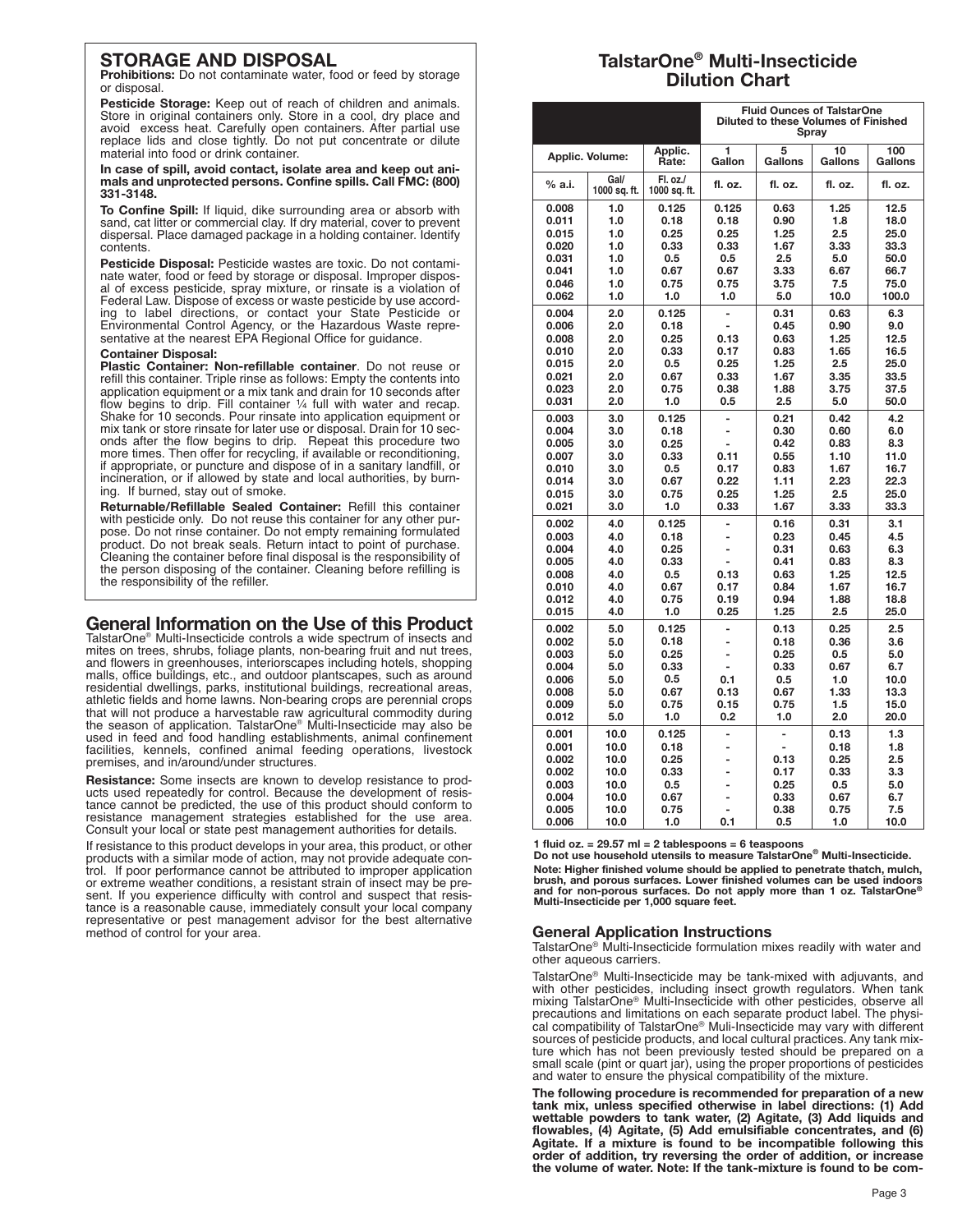**patible after increasing the amount of water, then the sprayer will need to be recalibrated for a higher volume application. Do not allow tank mix to stand overnight.**

**Formula for Determining the Active Ingredient Content of the Finished Spray Mixture:** The following formula may be used to determine the percent active ingredient that is in the spray tank after mixing TalstarOne® Multi-Insecticide:

(7.9)(Fl. Oz. of TalstarOne added to tank) -i. Oz. or iaistarOne added to tank)<br>(Gallons of finished spray mix)(128)  $=$  Percent Active Ingredient of spray mix

# **APPLICATION DIRECTIONS ANT CONTROL**

**Nuisance Ants Indoors:** For best results, locate and treat ant nests. Dilute 0.5 to 1.0 fluid oz. of TalstarOne® Multi-Insecticide per gallon of water and apply at the rate of one gallon of dilution per 1,000 square feet as a general surface, crack and crevice or spot treatment to areas where ants have been observed or are expected to forage. These areas include, but are not limited to, baseboards, in and behind cabinets, under and behind dishwashers, furnaces, refrigerators, sinks and stoves, around pipes, cracks and crevices and in corners. Particular attention should be given to treating entry points into the home or premises such as around doors and windows. When using TalstarOne® Multi-Insecticide in combination with baits, apply TalstarOne® Multi-Insecticide as instructed above, and use baits in other areas that have not been treated with TalstarOne® Multi-Insecticide

**Nuisance Ants Outdoors:** For best results, locate and treat ant nests. Apply TalstarOne® Multi-Insecticide to ant trails around doors and win-dows and other places where ants have been observed or are expected to forage. Apply a perimeter treatment using either low or high vol-ume applications described in the "Pest Control on Outside Surfaces and Around Buildings" section of this label. The higher dilutions and/or application volumes, as well as more frequent applications, may be nec-essary when treating concrete surfaces for ant control. Maximum control is generally achieved using the following procedure:

- 1) Treat non-porous surfaces with low volume applications using 0.5 to 1.0 fluid oz. of TalstarOne® Multi-Insecticide per gallon of water and applying this dilution at the rate of one gallon per 1,000 square feet.
- 2) Treat porous surfaces and vegetation with high volume applications (usually 5 to 10 finished gallons per 1,000 square feet) using dilutions that are calculated to deliver 0.5 to 1.0 fluid oz. of TalstarOne® Multi-Insec
- 3) For maximum residual control, dilute 1.0 fluid oz of TalstarOne® Multi-Insecticide in up to 10 gallons of water and apply 1 to 10 gallons per 1,000 square feet.

**Carpenter Ants Indoors:** Dilute 0.5 to 1.0 fluid oz. of TalstarOne® Multi-Insecticide per gallon of water and apply at the rate of one gallon of dilu-tion per 1,000 square feet as a general surface, crack and crevice or spot treatment to areas where carpenter ants have been observed or are expected to forage. These areas include, but are not limited to, baseboards, in and behind cabinets, under and behind dishwashers, furnaces, refrigerators, sinks, and stoves, around pipes, cracks and crevices and in corners. Particular attention should be given to treating entry points into the home or premises such as around doors and windows. Spray or foam into cracks and crevices or drill holes and spray, mist or foam into voids where carpenter ants or their nests are present. When using TalstarOne® Multi-Insecticide in combination with baits, apply TalstarOne® Multi-Insecticide as instructed above, and use baits in other areas that have not been treated with TalstarOne® Multi-Insecticide.

**Carpenter Ants Outdoors:** Apply TalstarOne® Multi-Insecticide to carpenter ant trails around doors and windows and other places where carpenter ants have been observed or are expected to forage. For best results, locate and treat carpenter ant nests. Apply a perimeter treatment using either low or high volume applications described in the "Pest Control on Outside Surfaces and Around Buildings" section of this label. The higher dilutions and/or application volumes, as well as more frequent applications, may be necessary when treating concrete surfaces for carpenter ant control. Maximum control is generally achieved using the following procedure:

- 1) Treat non-porous surfaces with low volume applications using 0.5 to 1.0 fluid oz. of TalstarOne® Multi-Insecticide per gallon of water and applying this dilution at the rate of one gallon per 1,000 square feet
- 2) Treat the trunks of trees that have carpenter ant trails, or upon which carpenter ants are foraging, using 0.5 to 1.0 fluid oz. of TalstarOne® Multi-Insecticide per gallon of water and applying this dilution to thoroughly wet the bark from the base of the tree to as high as possible on the trunk
- 3) Treat porous surfaces and vegetation with high volume applications (usually 5 to 10 finished gallons per 1,000 square feet) using dilutions that are calculated to deliver 0.5 to 1.0 fluid oz. of TalstarOne® Multi-Insecticide per 1,000 square feet (refer to the TalstarOne® Multi-Insecticide Dilution Chart)

4) For maximum residual control, dilute 1.0 fluid oz. of TalstarOne® Multi-Insecticide in up to 10 gallons of water and apply 1 to 10 gallons per 1000 square feet.

To control carpenter ants inside trees, utility poles, fencing or deck materials and similar structural members, drill to locate the interior infested cavity and inject or foam a 0.06% dilution (1.0 fluid oz. of TalstarOne® Multi-Insecticide per gallon of water) into the cavity using a sufficient volume and an appropriate treatment tool with a splashback guard.

To control carpenter ants that are tunneling in the soil, dilute 0.5 to 1.0 fluid ounces of TalstarOne® Multi-Insecticide per gallon of water and apply as a drench or inject the dilution or foam at intervals of 8 to 12 inches. Establish a uniform vertical barrier at the edges of walls, driveways or other hard surfaces where ants are tunneling beneath the surfaces.

To protect firewood from carpenter ants ( and termites), dilute 1.0 fluid oz. of TalstarOne® Multi-Insecticide per gallon of water and apply to the soil beneath where the firewood will be stacked at the rate of one gallon of dilution per 8 square feet

For wood piles and stored lumber apply a 0.06% dilution. Use a hose-end sprayer or sprinkling can to deliver a coarse drenching spray. Treated wood can be burned as firewood or used for lumber one month after treatment. Do not use in structures.

**For Ant and Fire Ant Mounds** control is optimized by combining broadcast applications that will control foraging workers and newly mated fly-in queens with mound drenches that will control existing colonies. If the soil is not moist, then it is important to irrigate before application or use a high volume application. Apply broadcast treat-ments at 0.5 to 1 fluid oz. per 1,000 square feet. Use enough finished volume to penetrate thatch or sod. Treat mounds by applying 1 oz TalstarOne Multi-Insecticide per mound in 1 to 2 gallons water by sprin-kling the mound until it is wet and treat 3 feet out around the mound. Use the higher volume for mounds larger than 12". Treat mounds with sufficient force to break their apex and allow the insecticide solution to flow into the ant tunnels. For best results, apply in cool weather (65 - 80˚F) or in early morning or late evening hours.

## **Pest Control on Outside Surfaces and Around Buildings**

TalstarOne® Multi-Insecticide will provide up to 1 month residual control of house flies. Length of residual control is dependant upon rate and surface treated.

For control of Ants, Carpenter Ants, Fire Ants, Armyworms, Lady Beetle, Bees, Beetles† , Biting Flies, Boxelder Bugs, Centipedes, Chiggers, Chinch Bugs, Cicadas, Clover Mites, Cockroaches, Crickets, Cutworms, , Dichondra Flea Beetles, Earwigs, Elm Leaf Beetles, Firebrats, Fleas, Flies, Gnats, Grasshoppers, Hornets, Japanese<br>Beetles<sup>t</sup>, Midges, Millipedes, Mosquitoes, Moths, Scorpions, Silverfish,<br>Sod Webworms, Sowbugs (Pillbugs), Spider Mites, Spiders (including<br>Black Widow, Brow (including Brown Dog Ticks), Vinegar (Fruit) Flies, and Wasps. † Not for use in California.

Apply TalstarOne® Multi-Insecticide using a 0.02 to 0.06% dilution as a residual spray to outside surfaces of buildings including, but not limited to, exterior siding, foundations, porches, window frames, eaves, patios, garages, refuse dumps, lawns such as grass areas adjacent or around private homes, duplexes, townhouses, condominiums, house trailers, apartment complexes, carports, garages, fence lines, storage sheds, barns, and other residential and non-commercial structures, soil, trunks of woody ornamentals and other areas where pests congregate or have been seen. Do not apply more than 1 oz. TalstarOne Multi-Insecticide per 1000 square feet. (Refer to the TalstarOne Multi-Insecticide Dilution Chart.). Higher application volumes may be used to obtain the desired coverage of dense vegetation or landscaping materials.

**Mixing Directions:** For 0.02% dilution, mix 0.33 fluid oz. of TalstarOne® Multi-Insecticide per gallon of water. For 0.06% dilution, mix 1 fluid oz.<br>TalstarOne® Multi-Insecticide per gallon of water (1 fluid oz. = 2 table-<br>spoons). Do not use household utensils to measure TalstarOne® Multi-<br>Inse knockdown or longer residual control. Retreatment may be necessary to achieve and/or maintain control during periods of high pest pressure. Repeat application is necessary only if there are signs of renewed insect activity. Repeat application should be limited to no more than once per seven days.

**Perimeter Treatment:** Apply to a band of soil and vegetation 6 to 10 feet wide around and adjacent to the structure. Also, treat the foundation of the structure to a height of 2 to 3 feet. Apply 0.33 to 1.0 fluid oz. of TalstarOne® Multi-Insecticide per 1,000 square feet in sufficient water to provide adequate coverage (refer to TalstarOne® Multi-Insecticide Dilution Chart).

#### **Broadcast Treatment of Wood for the Control of Wood-infesting Insects and Nuisance Pests Outside of Structure**

Apply a 0.06% dilution with a fan spray using a maximum pressure of 25 psi. Treatment should be made to thoroughly and uniformly cover the surface but limit excess runoff.

To control wood-infesting insects active inside trees, utility poles and/or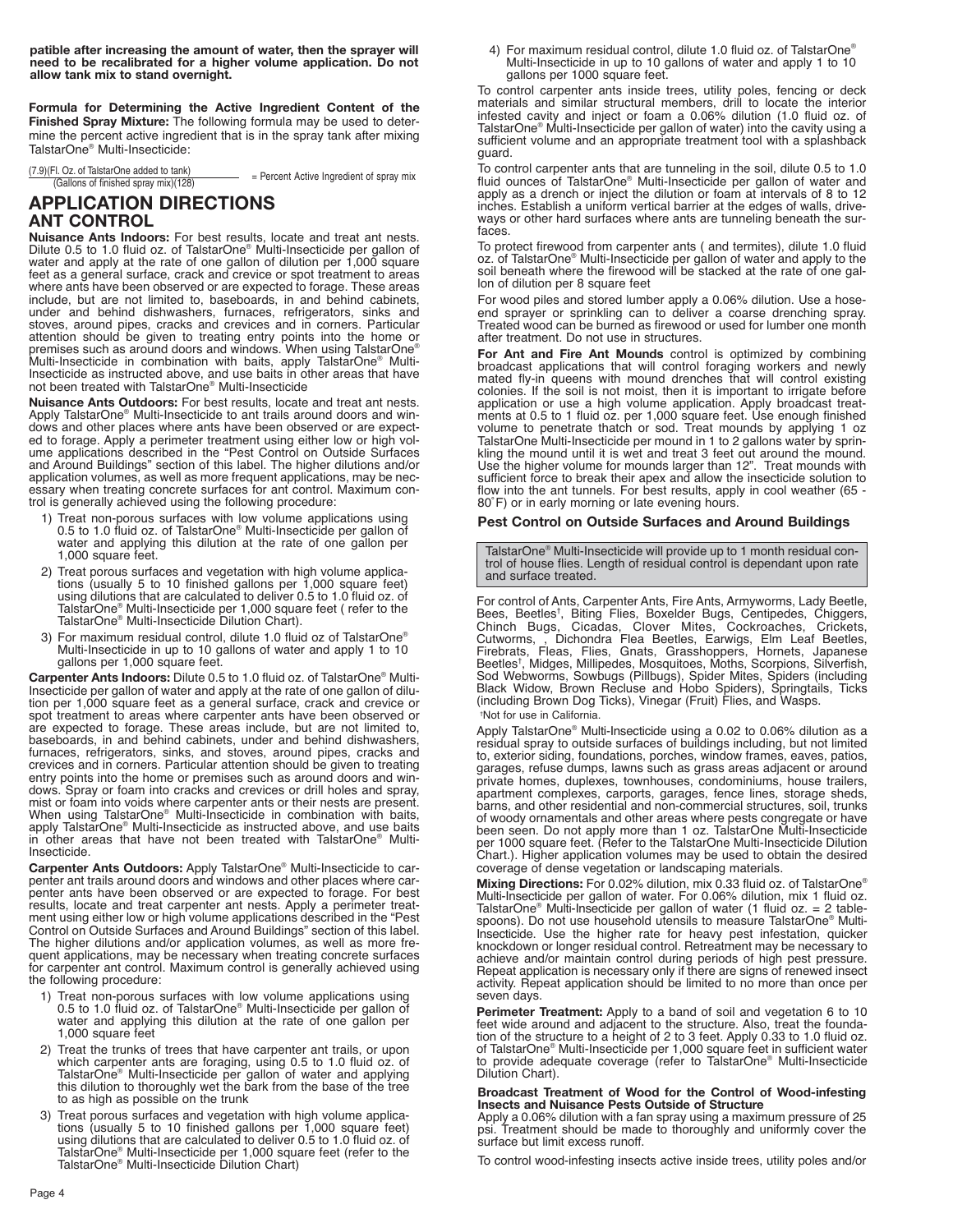fence posts, drill to find the interior infested cavity and inject a 0.06% dilution. To control Bees, Wasps, Hornets, and Yellow-Jackets, apply in late evening when insects are at rest. Aim spray at nest openings in ground, bushes and in cracks and crevices which may harbor nests, saturating nest openings and contacting as many insects as possible.

#### **Pests Under Slabs**

Infestations of Arthropods, such as Ants, Cockroaches and Scorpions inhabiting under slab area may be controlled by drilling and injecting or horizontal rodding and then injecting 1 gallon of a 0.06%  $\frac{1}{2}$  gallon of a 0.12% dilution per 10 square feet (or 2 gallons of a 0.06% dilution or 1 gallon of a 0.12% dilution per 10 linear feet).

### **MOSQUITO CONTROL**

To control adult mosquitoes outdoors on residential, institutional, public, commercial and industrial buildings, and lawns, ornamentals, parks, recreational areas and athletic fields.

Apply TalstarOne® Multi-Insecticide for mosquito control at an applica-tion rate of 0.33 to 1.0 fluid oz. TalstarOne® Multi-Insecticide per gallon of water (0.07 to 0.22 lbs bifenthrin/acre), and apply at the rate of one gallon of dilution per 1,000 square feet as a general spray (refer to the TalstarOne® Multi-Insecticide Dilution Chart). Use the high rate for residual control of mosquitoes. Use this product for control of urban mosquitoes that may potentially transmit malaria and arboviruses (West Nile fever, dengue fever, Eastern equine encephalitis, and St. Louis encephalitis).

Apply as a residual spray to outside surfaces of buildings including but not limited to, exterior siding, foundations, porches, window frames, eaves, patios, garages, refuse dumps, lawns such as grass areas adjacent to or around private homes, duplexes, townhouses, condominiums, house trailers, apartment complexes, carports, fence lines, storage sheds, barns, and other commercial, residential and non commercial structures, soil, trunk of woody ornamentals, trees, shrubs, ground cover, bedding plants, foliage plants, flowers, non-bearing fruit and nut trees urban areas, parks, campsites, athletic fields, playgrounds, recreational and overgrown waste areas, roadsides and other areas where mosquitoes are found. May also be applied to non-bearing crops or perennial crops that will not produce harvestable raw agricultural commodities during the season of application.

Use the high rate for heavy pest infestation, quicker knockdown, or longer residual control. Retreatment may be necessary to achieve and/or maintain control during periods of high pest pressure, or if there are signs of renewed insect activity. For the lower use rates, repeat application should be limited to no more than once per seven days. For the high use rate of 1.0 fluid oz. TalstarOne® Multi-Insecticide per gal-lon of water, do not apply more than once per four weeks.

Apply with hand-held and back pack sprayers or mist blowers, ground sprayers, power sprayers, truck mounted hydraulic sprayers or mist blowers. Do not apply by air or with hand held or truck mounted cold aerosol ULV sprayers and thermal fogging devices. For best results apply when the mosquitoes are most active. Application during the cooler hours of the night or early mornings is recommended.

Do not apply more than 1.0 fluid oz. of TalstarOne® Multi-Insecticide per 1,000 square feet (equivalent to 0.22 lbs. bifenthrin/acre) per application

Do not apply when wind speed exceeds 10 MPH.

#### **INDOOR USE**

For control of Ants, Carpenter Ants, Bedbugs, Bees, Beetles, Biting Flies, Boxelder Bugs, Centipedes, Cicadas, Cockroaches, Crickets, Earwigs, Firebrats, Fleas, Flies, Gnats, Millipedes, Mosquitoes, Moths, Scorpions, Silverfish, Sowbugs (Pillbugs), Spider Mites, Spiders (includ-ing Black Widow, Brown Recluse and Hobo Spiders), Springtails, Ticks (including Brown Dog Ticks), Vinegar (Fruit) Flies, and Wasps.

In the home, all food processing surfaces and utensils should be covered during treatment or thoroughly washed before use. Exposed food should be covered or removed.

Use a 0.02% to 0.06% dilution (0.33 to 1 fluid oz. per gallon of water) for residual pest control in buildings and structures and on modes of transport. Apply either as a crack and crevice, pinstream, spot, coarse, low pressure spray (25 psi or less) or with a paint brush.

Apply as a coarse, low pressure, crack and crevice or spot spray to areas where pests hide, such as baseboards, corners, storage areas, closets, around water pipes, doors and windows, attics and eaves, behind and under refrigerators, cabinets, sinks, furnaces, stoves, the underside of shelves, drawers and similar areas. Do not use as a space spray. Pay particular attention to cracks and crevices.

**Mixing Directions:** See mixing directions in "Pest Control on Outside Surfaces and Around Buildings" section.

TalstarOne® Multi-Insecticide is to be diluted with water for spray or brush application. Fill sprayer with the desired volume of water and add TalstarOne® Multi-Insecticide. Close and shake before use in order to insure proper mixing. Mix only the amount of solution needed for the application. Retreatment may be necessary to achieve and/or maintain control during periods of high pest pressure. Repeat application is necessary only if there are signs of renewed insect activity. Limit repeat application to no more than once per seven days.

TalstarOne® Multi-Insecticide may be converted to a foam and used to

treat void spaces, floor drains (to sewers) or as a spot spray on vertical or horizontal surfaces where visual marking of application is desired. Use of a foaming agent increases a.i. surface contact time on challeng-ing surfaces and provides visual marking of the application.

**Bedbugs:** Thorough application should be made to crack and crevices where evidence of bed bugs occurs. This includes bed frames, box springs, inside empty dressers and clothes closets and carpet edges, high and low wall moldings and wallpaper edges. Do not use this product on bed linens, pillows, mattresses or clothes. Remove all clothes and other articles from dressers or clothes closets before application. Allow all treated areas to thoroughly dry before use. Not recommended for use as sole protection against bedbugs. If evidence of bedbugs is found in/on mattresses, use products approved for this use.

Use a 0.06% dilution (1 fluid oz. per gallon of water) for residual pest control in buildings and structures and on modes of transport. Apply either as a crack and crevice, pinstream, spot, coarse, low pressure spray (25 psi or less) or with a paint brush.

# **Cockroaches, Crickets, Firebrats, Flies, Gnats, Moths, Mosquitoes, Scorpions, Silverfish, Spiders, Ticks**

TalstarOne® Multi-Insecticide will provide up to 1 month residual control of house flies. Length of residual control is dependant upon rate and surface treated.

Apply as a coarse, low pressure spray to areas where these pests hide, such as baseboards, corners, storage areas, closets, around water pipes, doors and windows, attics and eaves, behind and under refrigerators, cabinets, sinks, furnaces, and stoves, the underside of shelves, drawers and similar areas. Pay particular attention to cracks and crevices.

**Ants:** Apply to any trails, around doors and windows and other places where ants may be found.

#### **Fleas:**

TalstarOne® Multi-Insecticide will kill fleas for up to 3 months

Apply as a coarse, low pressure spot or crack and crevice treatment to areas frequented by pets, such as under bedding, rugs, next to furni-ture. Do not apply TalstarOne® Multi-Insecticide dilution directly to pets. Treatment must be dry before pet re-entry. Vacuum prior to treatment.

**Boxelder Bugs, Centipedes, Cicadas, Earwigs, Beetles, Millipedes, PillbugsSowbugs, and Springtails:** Apply around doors and windows and other places where these pests may be found or where they may enter premises. Check damp areas and drains for pest access. Spray baseboards, storage areas and other locations.

**Spider Mites:** Treat houseplants thoroughly but do not allow run off to occur. Make sure to treat underside of leaves.

#### **Bees and Wasps**

To control Bees, Wasp, Hornets, and Yellow-Jackets apply a 0.06% dilu-tion. Application should be made in the late evening when insects are at rest. Thoroughly spray nest and entrance and surrounding areas where insects alight. Spray liberally into hiding and breeding places, especially under attic rafters, contacting as many insects as possible. Retreatment may be necessary to achieve and/or maintain control during periods of high pest pressure. Repeat application is necessary only if there are signs of renewed insect activity.

**Important:** Do not apply dilution until location of heat pipes, ducts, water and sewer lines and electrical conduits are known and identified. Caution must be taken to avoid puncturing and injection into these structural elements. Do not apply into electrical fixtures, switches, or sockets.

In the home, all food processing surfaces and utensils in the treatment area should be covered during treatment or thoroughly washed before re-use. Remove pets, birds, and cover aquariums before spraying. Do not permit humans or pets to contact treated surfaces until the spray has dried.

During any overhead applications to overhead interior areas of struc-tures, cover surfaces below with plastic sheeting or similar materials.

Wear protective clothing, unvented goggles, gloves and respirator, when applying to overhead areas or in poorly ventilated areas. Avoid touching sprayed surfaces until spray has completely dried.

### **FOR CONTROL OF STORED PRODUCTS PESTS**

Including Indian Meal Moths, Rice Moths, Tobacco Moths, Flour Beetles, Lesser Grain Borers, Merchant Grain Beetles, Sawtoothed Grain Beetles, Grain Weevils, Warehouse Beetles, Cigarette Beetles, and Dermestid Beetles, Psocids, and other similar pests. Inspect to locate and remove infested food sources, remove or cover any food items or food serving dishes or utensils prior to treatment. Apply TalstarOne using a 0.02 to 0.06% dilution, Apply as a coarse, low pressure spray to areas where these pests hide, such as baseboards, corners, storage areas, closets, around water pipes, doors and windows, attics and eaves, behind and under refrigerators, cabinets, sinks, furnaces, and stoves, the underside of shelves, drawers and similar areas. Pay particular attention to cracks and crevices. Do not apply directly to food.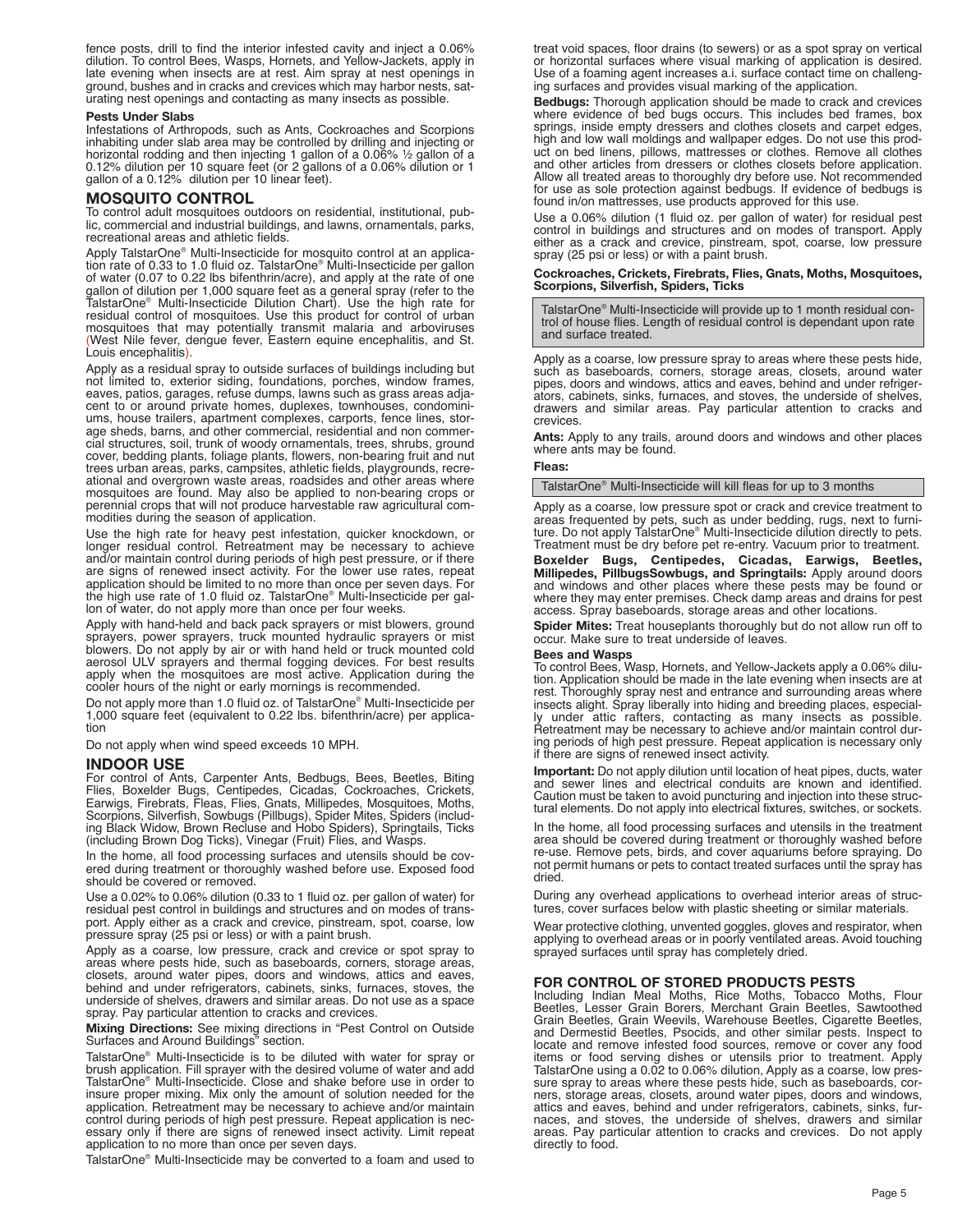**WAREHOUSES and GROCERY/PET STORES:** TalstarOne® Multi-Insecticide dilution may be applied as a general surface, spot or crack and crevice treatment in food and nonfood storage warehouses and stores. Apply to all areas that may harbor pests, including under and between pallets, bins, and shelves. Do not apply directly to food, grain bins (interior), or animals.

# **FOOD/FEED HANDLING ESTABLISHMENT APPLICATIONS**

Applications of this product are permitted in both food/feed and nonfood areas of food/feed handling establishments as a general surface, spot, or crack and crevice treatment.

Food/feed handling establishments are defined as places other than pri-vate residences in which exposed food/feed is held, processed, prepared or served. Included also are areas for receiving, storing, packing<br>(canning, bottling, wrapping, boxing), preparing, edible waste storage<br>and enclosed processing systems (mills, dairies, edible oils, syrups) of<br>food. tion are also considered food areas.

Permitted non-food areas of use include, garbage rooms, lavatories, floor drains (to sewers), entries and vestibules, offices, locker rooms, machine rooms, garages, mop closets and storage (after canning or bottling).

Permitted use sites include, but are not limited to: Aircraft (Do not use in aircraft cabins), apartment buildings, bakeries, bottling facilities, breweries, buses, cafeterias, candy plants, canneries, dairy product processing plants, food manufacturing plants, food processing plants, food service establishments, granaries, grain mills, hospitals, hotels, industrial buildings, laboratories, meat/poultry/egg processing plants, mobile/motor homes, nursing homes offices, railcars, restaurants, schools, ships, trailers, trucks, vessels, warehouses and wineries.

**General Surface Application:** Do not use this application method in food/feed handling establishments when the facility is in operation or foods/feeds are exposed. Do not apply directly to food products. Cover or remove all food processing and/or handling equipment during application. After application in food processing plants, bakeries, cafeterias and similar facilities, wash all equipment, benches, shelving and other surfaces which food will contact. Clean food handling or processing equipment and thoroughly rinse with clean, fresh water.

**Spot, Crack and Crevice Application:** Spot or crack and crevice applications may be made while the facility is in operation; however, food should be covered or removed from area being treated. Do not apply directly to food. For this application a "spot" will not exceed 2 ft<sup>2</sup>

#### **ANIMAL CONFINEMENT FACILITIES, LIVESTOCK PREMIS-ES CONFINED ANIMAL FEEDING OPERATIONS, and KEN-NELS**

Controls pests of poultry/livestock facilities and kennels, including biting flies, filth-breeding flies, fleas, litter beetles, hide beetles, bed bugs, mites, and ticks. Apply as a general surface (including directed spray) and/or crack and crevice treatment. Control is enhanced when interior and exterior perimeter applications are made in and around the live-stock, poultry, or pet housing structures. Normal cleaning practices of the structure also must be followed along with applications of Talstar One Multi-Insecticide to effectively control crawling and flying insect pests.

For occupied areas of poultry/livestock facilities and kennels, apply to indoor cracks and crevices only. Exterior applications to walls and foundation perimeters can help prevent interior infestations of flying and crawling insect pests. Apply TalstarOne Multi-Insecticide at a rate equiv-alent to 0.33 to 1 fl. oz per 1000 sq. feet.

For unoccupied areas of poultry/livestock facilities and kennels, apply to floors, vertical and overhead surfaces where crawling or flying insect pests may be present. Feeders, waterers, and feed carts should be covered before application to prevent contamination. Do not apply to milk rooms. Pay attention to animal areas including stanchions, pipes, windows, doors, and areas where insect pests hide or congregate. Exterior applications to walls and foundation perimeters can help prevent interior infestations of flying and crawling insect pests. Apply TalstarOne Multi-Insecticide at a rate equivalent to 0.33 to 1 fl. oz per 1000 sq. feet. Use sufficient finished volume to penetrate leaf litter, thatch, mulch, or porous surfaces.

To control bed bugs, mites and ticks in animal facilities, treat cracks/crevices, walls, posts, nest boxes, and mobile side curtains. Do not apply TalstarOne Multi-Insecticide directly to animals. To control bedbugs, use 0.5 to 1 fl. oz per 1000 sq. ft. Use the higher rate of application on painted and non-porous surfaces.

For adult fly control in and around animal facilities, spray application should target areas where flies will rest, such as the ceiling, rafters, and trusses. Also treat windows, interior and exterior walls and supports, fences, and vegetation. TalstarOne Multi-Insecticide dilution may be sprayed on manure in areas where fly larvae are abundant and the area cannot be cleaned.

For poultry houses, apply to floor area (birds grown on litter) or to walls, posts, and cage framing (birds grown in cages). Application should also be made into cracks and crevices around insulation. Reapply after each growout or sanitization procedure, but not more frequently than every 8 weeks. Indoor control can be enhanced by making perimeter treatments around the outside of building foundations to prevent immigrating adult beetles. Apply in a uniform band 2 to 3 feet up and 6 to 10 feet out from the structure. Maintaining a year-round treatment program will prevent background populations from reaching problem levels.

To control beetles in houses containing birds grown on litter, apply TalstarOne Multi-Insecticide at a rate equivalent to 0.33 to 1 fl. oz per 1000 sq. feet to litter after birds are removed and during tilling. If litter is removed and replaced with fresh litter, apply TalstarOne Multi-Insecticide at a rate equivalent to 0.33 to 1 fl. oz per 1000 sq. feet to bare soil or concrete, and treat new litter after it is spread. Apply spray to inside walls, posts, and exterior perimeter. Reapply between each flock.

To control beetles in broiler-breeder houses, apply as directed above for litter and soil/floor treatment.

To control beetles in caged-layer houses, do not treat accumulated manure, as it will likely disrupt natural enemies that control fly breeding. Instead, treat the perimeter of the manure at a rate equivalent to 0.33 to 1 fl. oz TalstarOne Multi-Insecticide per 1000 sq. feet. Pit walls, posts, and exterior of structure should also be sprayed. Reapply between each flock.

Allow TalstarOne Multi-Insecticide treatment to dry before applying disinfectants.

**DO NOT** apply TalstarOne Multi-Insecticide as a general surface spray when animals are present in the facility. Allow applications to dry before restocking the facility. Treatment may be made to cracks and crevices when animals are present.

**DO NOT** apply TalstarOne Multi-Insecticide to any animal feed, water, or watering equipment.

**DO NOT** contaminate any animal feed, food, or water in and around livestock, poultry, or pet housing when making applications.

## **Foam Applications**

TalstarOne® Multi-Insecticide may be converted to a foam and used to treat void spaces, floor drains (to sewers) or as a spot spray on vertical or horizontal surfaces where visual marking of application is desired. Use of a foaming agent increases a.i. surface contact time on challenging surfaces and provides visual marking of the application. Ensure that the foaming agent is approved for food surface/area contact use.

# **Specific Pest Control Applications**

**Underground Services** such as: wires, cables, utility lines, pipes, con-duits, etc. Services may be within structures or located outside structures, in right-of-ways or to protect long range (miles) of installations of services.

Soil treatment may be made using 0.06 to 0.12% TalstarOne® Multi-Insecticide dilution to prevent attack by Termites and Ants.

Apply 2 gallons of dilution per 10 linear feet to the bottom of the trench and allow to soak into the soil. Lay services on the treated soil and cover with approximately 2 inches of fill soil. Apply another 2 gallons per 10 linear feet over the soil surface to complete the treatment barrier. In wide trenches, only treat the soil in the area near the services. It is important to establish a continuous barrier of treated soil surrounding the services.

Where soil will not accept the above labeled volume, 1 gallon of 0.12% TalstarOne® Multi-Insecticide may be used per 10 linear feet of trench both to the bottom of the trench and over the soil on top of the services.

Finish filling the trench with treated fill soil. The soil where each service protrudes from the ground may be treated by trenching/rodding of no more than 1 to 2 gallons of dilution into the soil.

## **Precautions:**

Do not treat electrically active underground services.

#### **Posts, Poles, and Other Constructions**

Create an insecticidal barrier in the soil around wooden constructions such as signs, fences and landscape ornamentation by applying a 0.06% dilution.

Previously installed poles and posts may be treated by sub-surface injection or treated by gravity-flow through holes made from the bottom of a trench around the pole or post. Treat on all sides to create a continuous insecticidal barrier around the pole. Use 1 gallon of dilution per foot of depth for poles and posts less than six inches in diameter. For larger poles, use 1.5 gallons of dilution per foot of depth. Apply to a depth of 6 inches below the bottom of the wood. For larger constructions, use 4 gallons per 10 linear feet per foot of depth.

**Treatment of Wood-in-Place for Control of Wood-Infesting Insects:** (Localized Areas in Structure) For the control of insects such as Termites, Ants, Carpenter Ants, and wood-infesting beetles such as Old House Borer and Powder Post in localized areas of infested wood in and around structures, apply a 0.06% dilution to voids and galleries in dam-aged wood and in spaces between wooden members of a structure and between wood and foundations where wood is vulnerable. Paint on or fan spray applications may also be used. Plastic sheeting must be placed immediately below overhead areas that are spot treated except for soil surfaces in crawl spaces. Application may be made to inaccessible areas by drilling, and then injecting dilution with a crack and crevice injector into the damaged wood or void spaces. This type of application is not intended to be a substitute for soil treatment, mechanical alteration or fumigation to control extensive infestation of wood-infesting insects.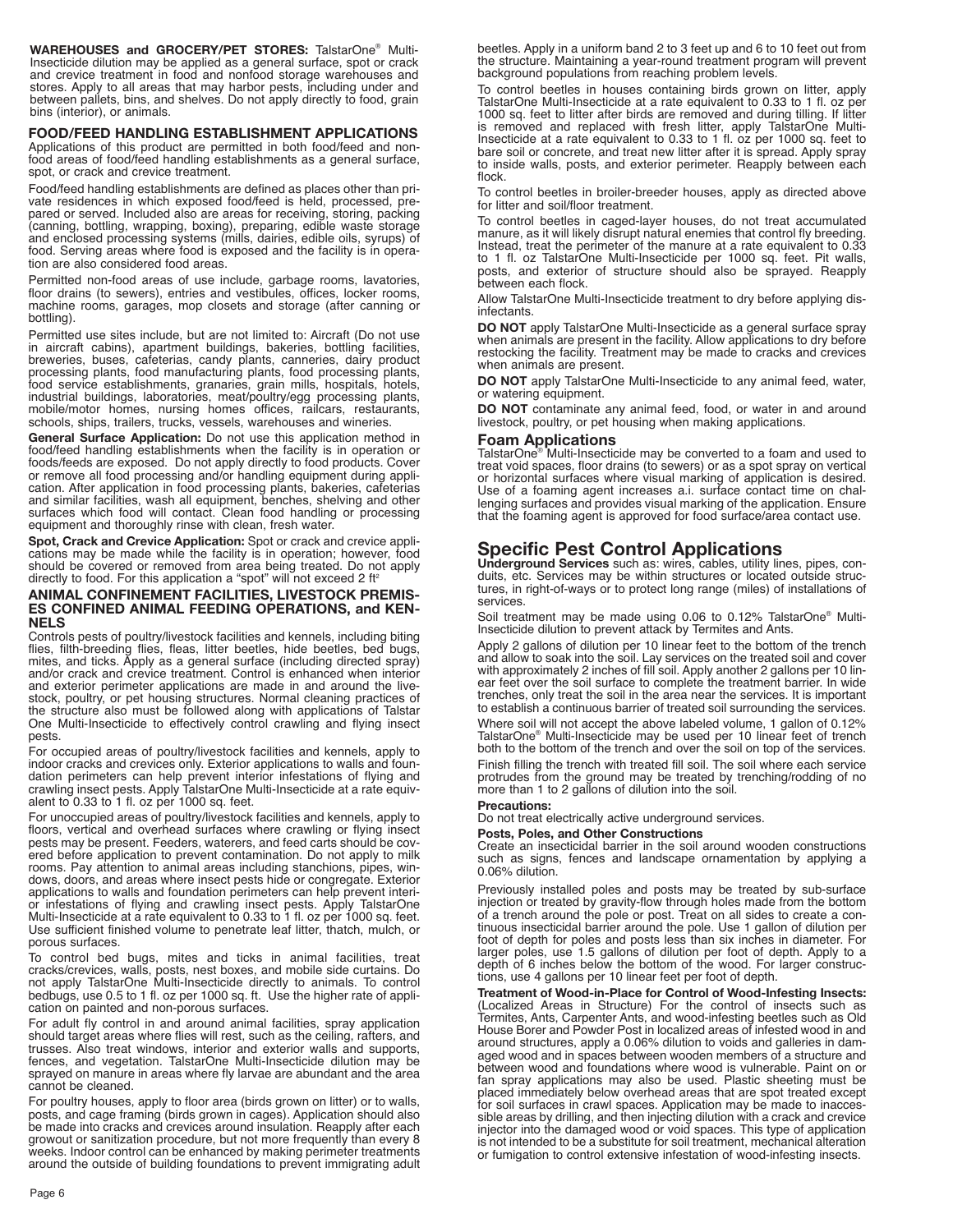Termite carton nests in trees or building voids may be injected with 0.06% dilution. Multiple injection points to varying depths may be necessary. It is desirable to physically remove carton nest material from building voids when such nests are found.

**Pest Control in Crawlspaces and Voids:** Broadcast TalstarOne® Multi-Insecticide at 0.02% to 0.06% to all surfaces in crawlspace and/or void to control ants, fleas, roaches, scorpions, or other arthropods. This treatment is not intended as a substitute for termite control. Treatment should be made to thoroughly and uniformly cover the surface but limit excess runoff. Keep children and pets off surface until dry.

# **SUBTERRANEAN TERMITE CONTROL**

## **Directions For Use**

All pesticide handlers (mixers, loaders and applicators) must wear long-sleeved shirt and long pants, socks, shoes and chemical-resistant gloves. After the product is diluted in accordance with label directions for use, and/or when mixing and loading using a closed spray tank transfer system (such as an in-line injector system), shirt, pants, socks, shoes and waterproof gloves are sufficient. In addition, all pesticide handlers<br>must wear a respiratory protection device<sup>1</sup> when working in a non-ventilated space. All pesticide handlers must wear protective eyewear when working in non-ventilated space or when applying termiticide by rodding or sub-slab injection.

<sup>1</sup>Use one of the following NIOSH approved respirator with any R, P or HE filter

or a NIOSH approved respirator with an organic vapor (OV) car-tridge or canister with any R, P or HE prefilter.

When treating adjacent to an existing structure, the applicator must check the area to be treated, and immediately adjacent areas of the structure, for visible and accessible cracks and holes to prevent any leaks or significant exposures to persons occupying the structure. People present or residing in the structure during application must be advised to remove their pets and themselves from the structure if they see any signs of leakage. After application, the applicator is required to check for leaks. All leaks resulting in the deposition of termiticide in locations other than those prescribed on this label must be cleaned up prior to leaving the application site. Do not allow people or pets to contact contaminated areas or to reoccupy contaminated areas of the structure until the clean-up is completed

The use of this product prevents and controls termite infestations in and around structures and constructions.

The insecticidal dilution must be adequately dispersed in the soil to establish a barrier between the wood and the Termites in the soil. As a good practice: 1) all non-essential wood and cellulose containing materials, should be removed from around foundation walls, crawl spaces, and porches; 2) eliminate termite access to moisture by repairing faulty plumbing and/or construction grade. Soil around untreated structural wood in contact with soil should be treated as described below.

To establish an effective insecticidal barrier with this product the service technician must be familiar with current termite control practices such as: trenching, rodding, sub-slab injection, coarse fan spraying of soil surfaces, crack and crevice (void) injection, excavated soil treatment, and brush or spray applications to infested or susceptible wood. These techniques must be correctly employed to prevent or control infestations by subterranean termites such as: Coptotermes, Heterotermes,<br>Reticulitermes and Zootermopsis. The biology and behavior of the<br>species involved should be considered by the service technician in determining which control practices to use to control or prevent the termite infestation.

Choice of appropriate procedures should include consideration of such variable factors as the design of the structure, location of heating, ven-tilation, and air conditioning (HVAC) systems, water table, soil type, soil compaction, grade conditions, and location and type of domestic water supplies and utilities.

For advice concerning current control practices with relation to specific local conditions, consult resources in structural pest control and state cooperative extension and regulatory agencies.

**Important:** Contamination of public and private water supplies must be avoided by following these precautions: Use anti-backflow equipment or procedures to prevent siphonage of insecticide into water supplies. Do not contaminate cisterns or wells. Do not treat soil that is water saturated or frozen or in any conditions where runoff or movement from the treatment area (site) is likely to occur. Consult state and local specifications for recommended distances of wells from treated areas, or if such regulations do not exist, refer to Federal Housing Administration Specifications (H.U.D.) for guidance.

**Note:** Crawl spaces are considered inside of the structure.

**Critical Areas:** Critical areas include areas where the foundation is penetrated by utility services, cracks and expansion joints, bath traps and areas where cement constructions have been poured adjacent to the foundation such as stairs, patios and slab additions.

#### **Structures with Wells/Cisterns Inside Foundations**

Structures that contain wells or cisterns within the foundation of a structure can only be treated using the following techniques:

- 1. Do not treat soil while it is beneath or within the foundation or along the exterior perimeter of a structure that contains a well or cistern. The treated backfill method must be used if soil is removed and treated outside/away from the foundation. The treated backfill technique is described as follows:
	- a. Trench and remove soil to be treated onto heavy plastic sheeting or similar material or into a wheelbarrow.
	- b. Treat the soil at the rate of 4 gallons of dilution per 10 linear feet per foot of depth of the trench, or 1 gallon per 1.0 cubic feet of soil. See "Mixing Directions section of the label. Mix thoroughly into the soil taking care to contain the liquid and prevent runoff or spillage.
	- c. After the treated soil has absorbed the dilution, replace the soil into the trench.
- 2. Treat infested and/or damaged wood in place using an injection technique such as described in the "Control of Wood Infesting Insects" section of this label.

#### **Structures with Adjacent Wells/Cisterns and/or Other Water Bodies**

Applicators must inspect all structures with nearby water sources such as wells, cisterns, surface ponds, streams, and other bodies of water and evaluate, at a minimum, the treatment recommendations listed below prior to making an application

- 1. Prior to treatment, if feasible, expose the water pipe(s) coming from the well to the structure, if the pipe(s) enter the structure within 3 feet of grade.
- 2. Prior to treatment, applicators are advised to take precautions to limit the risk of applying the termiticide into subsurface drains that could empty into any bodies of water. These precautions include evaluat-ing whether application of the termiticide to the top of the footer may result in contamination of the subsurface drain. Factors such as depth to the drain system and soil type and degree of compaction should be taken into account in determining the depth of treatment.
- 3. When appropriate (i.e., on the water side of the structure), the treated backfill technique (described above) can also be used to minimize off-site movement of termiticide.

Prior to using this technique near wells or cisterns, consult state, local or federal agencies for information regarding approved treatment practices in your area.

#### **Application Rate:**

Use a 0.06% dilution for subterranean termites. For other pests on the label use specific listed rates.

**Mixing Directions:** Mix the termiticide use dilution in the following manner: Fill tank 1/4 to 1/3 full. Start pump to begin by-pass agitation and place end of treating tool in tank to allow circulation through hose. Add appropriate amount of TalstarOne® Multi-Insecticide. Add remaining amount of water. Let pump run and allow recirculation through the hose for 2 to 3 minutes.

TalstarOne® Multi-Insecticide may also be mixed into full tanks of water, but requires substantial agitation to insure uniformity of the dilution.

To prepare a 0.06% water dilution, ready to use, dilute 3 quarts of TalstarOne® Multi-Insecticide with 99.25 gallons of water.

#### **Mixing:**

For the desired application rate, use the chart below to determine the amount of TalstarOne® Multi-Insecticide for a given volume of finished dilution:

| Amount of TalstarOne <sup>®</sup> Multi-Insecticide<br>(Gallons except where noted) |                                                                     |                                                        |                                                |
|-------------------------------------------------------------------------------------|---------------------------------------------------------------------|--------------------------------------------------------|------------------------------------------------|
| <b>Dilution</b><br>Concentration                                                    | Amount of<br><b>TalstarOne</b>                                      | Amount<br>of Water                                     | <b>Desired Gallons</b><br>of Finished Dilution |
| 0.06%                                                                               | 1 oz<br>5 oz<br>10 oz.<br>25 oz.<br>$1.5$ qt.<br>$2.25$ gt.<br>3 qt | 127 oz.<br>4.9<br>9.9<br>24.8<br>49.6<br>74.4<br>99.25 | 5<br>10<br>25<br>50<br>75<br>100               |
| $0.12\%$ *                                                                          | 2 oz<br>10 oz<br>19.5 oz.<br>$1.5$ qt.<br>3 gt.<br>4.5 gt.<br>6 qt  | 126 oz.<br>4.9<br>9.8<br>24.6<br>49.2<br>73.8<br>98.5  | 5<br>10<br>25<br>50<br>75<br>100               |

Common units of measure:

 $pint = 16$  fluid ounces (oz.)

1 quart = 2 pints = 4 cups =  $32$  fluid ounces (oz.)

\*For termite applications, only use this rate in conjunction with the application volume adjustments as listed in the section below or in the foam or underground service application sections.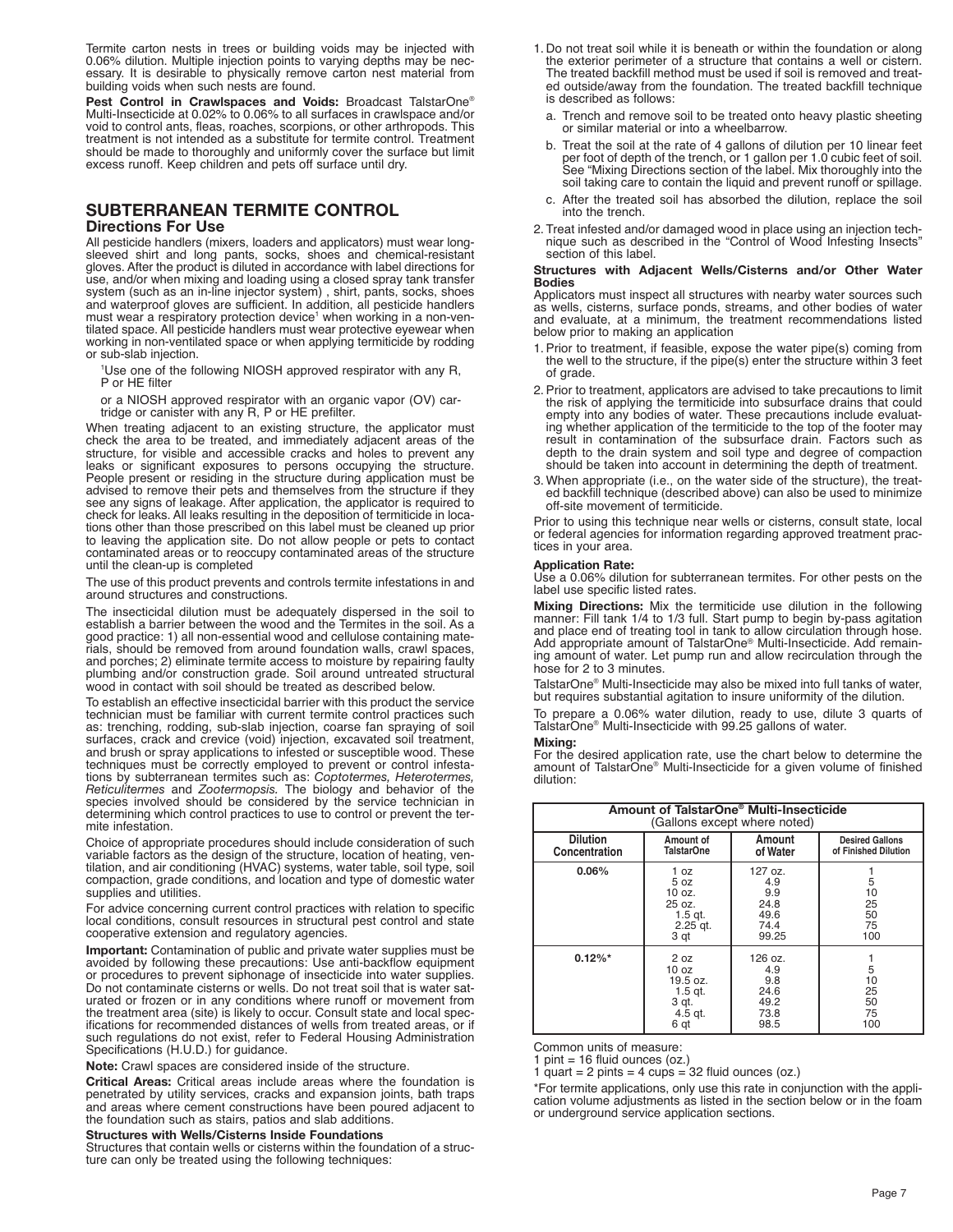**Application Volume:** To provide maximum control and protection against termite infestation apply the specified volume of the finished water dilution and active ingredient as set forth in the directions for use section of this label. If soil will not accept the labeled application volume, the volume may be reduced provided there is a corresponding increase in concentration so that the amount of active ingredient applied to the soil remains the same.

Note: Large reductions of application volume reduce the ability to obtain a continuous barrier. Variance is allowed when volume and concentration are consistent with label directed rates and a continuous barrier can still be achieved.

Where desirable for pre and post construction treatments, the volume of the 0.12% dilution may be reduced by  $1/2$  the labeled volume. See Volume Adjustment Chart below.

**Note:** When volume is reduced, the hole spacing for subslab injection and soil rodding may require similar adjustment to account for lower volume dispersal of the termiticide in the soil.

| <b>Volume Adjustment Chart</b>                                                                                                   |                            |                            |  |
|----------------------------------------------------------------------------------------------------------------------------------|----------------------------|----------------------------|--|
| Rate (% dilution)                                                                                                                | $0.06\%$                   | 0.12%                      |  |
| Volume allowed<br>Horizontal (gallons<br>dilution/10 ft <sup>2</sup> )<br>Vertical (gallons dilu-<br>tion/10 $\text{lin. ft.}$ ) | 1.0 gallons<br>4.0 gallons | 0.5 gallons<br>2.0 gallons |  |

**After Treatment:** All holes in commonly occupied areas into which TalstarOne® Multi-Insecticide has been applied must be plugged. Plugs must be of a non-cellulose material or covered by an impervious, noncellulose material.

## **Pre-Construction Subterranean Termite Treatment**

**Pre-Construction Treatment: Do not apply at a lower dosage and/or concentration than specified on this label for applications prior to the installation of the finished grade.**

When treating foundations deeper than 4 feet, apply the termiticide as the backfill is being replaced, or if the construction contractor fails to notify the applicator to permit this, treat the foundation to a minimum depth of 4 feet after the backfill has been installed. The applicator must trench and rod into the trench or trench along the foundation walls and around pillars and other foundation elements, at the rate prescribed from grade to a minimum depth of 4 feet. When the top of the footing is exposed, the applicator must treat the soil adjacent to the footing to a depth not to exceed the bottom of the footing. However, in no case should a structure be treated below the footing.

Effective pre-construction subterranean termite control is achieved by the establishment of vertical and/or horizontal insecticidal barriers using 0.06% dilution of TalstarOne® Multi-Insecticide.

#### **Horizontal Barriers**

Create a horizontal barrier wherever treated soil will be covered by a slab, such as footing trenches, slab floors, carports, and the soil beneath stairs and crawl spaces.

For a 0.06% rate apply 1 gallon of dilution per 10 square feet, or use 1 fluid ounce of TalstarOne® Muti-Insecticide per 10 square feet in sufficient water (no less than 1/2 gallon or more than 2 gallons) to provide thorough and continuous coverage of the area being treated.

If the fill is washed gravel or other coarse material, it is important that a sufficient amount of dilution be used to reach the soil substrate beneath the coarse fill.

Applications shall be made by a low pressure spray (less than 50 p.s.i.) using a coarse spray nozzle. If slab will not be poured the same day as treatment, cover treated soil with a water-proof barrier such as poly-ethylene sheeting. This is not necessary if foundation walls have been installed around the treated soil.

#### **Vertical Barriers**

Vertical barriers must be established in areas such as around the base of foundations, plumbing, utility entrances, back-filled soil against foundation walls and other critical areas.

For a 0.06% rate, apply 4 gallons of dilution per 10 linear feet per foot of depth or 4 fluid ounces of TalstarOne® Multi-Insecticide 10 linear feet per foot of depth from grade to top of footing in sufficient water (not less than 2 gallons or more than 8 gallons) to ensure complete coverage.

- a. When trenching and rodding into the trench, or trenching, it is important that dilution reaches the top of the footing. Rod holes must be spaced so as to achieve a continuous termiticide barrier, but in no case more than 12 inches apart.
- b. Care should be taken to avoid soil wash-out around the footing.
- c. Trenches need not be wider than 6 inches. Dilution should be mixed with the soil as it is being replaced in the trench.
- d. For a monolithic slab, an inside vertical barrier may not be required.

Hollow block voids may be treated at a rate of 2 gallons of dilution per 10 linear feet so that the dilution will reach the top of the footing.

Prior to each application, applicators must notify the general contractor, construction superintendent, or similar responsible party, of the intended termiticide application and intended sites of application and instruct the responsible person to notify construction workers and other individuals to leave the area to be treated during application and until the termiticide is absorbed into the soil.

### **Post Construction Subterranean Termite Treatment**

Use a 0.06% dilution for post-construction treatment. Post-construction soil applications shall be made by injection, trenching and rodding into the trench or trenching, or coarse fan spray with pressures not exceeding 25 p.s.i. at the nozzle. Care should be taken to avoid soil wash-out around the footing.

Do not apply dilution until location of wells, radiant heat pipes, water and sewer lines and electrical conduits are known and identified. Caution must be taken to avoid puncturing and injection into these elements.

**Foundations:** For applications made after the final grade is installed, the applicator must trench and rod into the trench or trench along the foundation walls and around pillars and other foundation elements, at the rate prescribed from grade to the top of the footing. When the footing is more than four (4) feet below grade, the applicator must trench and rod into the trench or trench along the foundation walls at the rate prescribed to a minimum depth of four feet. The actual depth of treatment will vary depending on soil type, degree of compaction, and loca-tion of termite activity. When the top of the footing is exposed, the applicator must treat the soil adjacent to the footing to a depth not to exceed the bottom of the footing. However, in no case should a structure be treated below the footing.

#### **Slabs**

Vertical barriers may be established by sub-slab injection within the structure and trenching and rodding into the trench or trenching outside at the rate of 4 gallons of dilution per 10 linear feet per foot of depth. Special care must be taken to distribute the treatment evenly. Treatment should not extend below the bottom of the footing.

Treat along the outside of the foundation and where necessary beneath the slab on the inside of foundation walls. Treatment may also be required beneath the slab along both sides of interior footing-supported walls, one side of interior partitions and along all cracks and expansion joints. Horizontal barriers may be established where necessary by long-rodding or by grid pattern injection vertically through the slab.

- a. Drill holes in the slab and/or foundation to allow for the application of a continuous insecticidal barrier.
- b. For shallow foundations (1 foot or less) dig a narrow trench approximately 6 inches wide along the outside of the foundation walls. Do not dig below the bottom of the footing. The dilution should be applied to the trench and soil at 4 gallons of dilution per 10 linear feet per foot of depth as the soil is replaced in the trench.
- c. For foundations deeper than 1 foot follow rates for basement.
- d. Exposed soil and wood in bath traps may be treated with a 0.06% dilution.

#### **Basements**

Where the footing is greater than 1 foot of depth from grade to the bottom of the foundation, application must be made by trenching and rodding into the trench, or trenching at the rate of 4 gallons of dilution per 10 linear feet per foot of depth. When the footer is more than four feet below grade, the applicator may trench and rod into the trench, or trench along foundation walls at the rate prescribed for four feet of depth. Rod holes must be spaced to provide a continuous insecticidal barrier, but in no case more than 12 inches apart. The actual depth of treatment will vary depending on soil type, degree of compaction, and location of ter-mite activity. However, in no case should a structure be treated below the footer. Sub-slab injection may be necessary along the inside of foundation walls, along cracks and partition walls, around pipes, con-duits, piers, and along both sides of interior footing-supported walls.

**Accessible Crawl Spaces:** For crawl spaces, apply vertical termiticide barriers at the rate of 4 gallons of dilution per 10 linear feet per foot of depth from grade to the top of the footing, or if the footing is more than 4 feet below grade, to a minimum depth of 4 feet. Apply by trenching and rodding into the trench, or trenching. Treat both sides of foundation and around all piers and pipes. Where physical obstructions such as concrete walkways adjacent to foundation elements prevent trenching,<br>treatment may be made by rodding alone. When soil type and/or con-<br>ditions make trenching prohibitive, rodding may be used. When the top<br>of the footing i the footing to a depth not to exceed the bottom of the footing. Read and follow the mixing and use direction section of the label if situations are encountered where the soil will not accept the full application volume.

- 1. Rod holes and trenches must not extend below the bottom of the footing.
- 2. Rod holes must be spaced so as to achieve a continuous termiticide barrier but in no case more than 12 inches apart.
- 3. Trenches must be a minimum of 6 inches deep or to the bottom of the footing, whichever is less, and need not be wider than 6 inches. When trenching in sloping (tiered) soil, the trench must be stepped to ensure adequate distribution and to prevent termiticide from running off. The dilution must be mixed with the soil as it is replaced in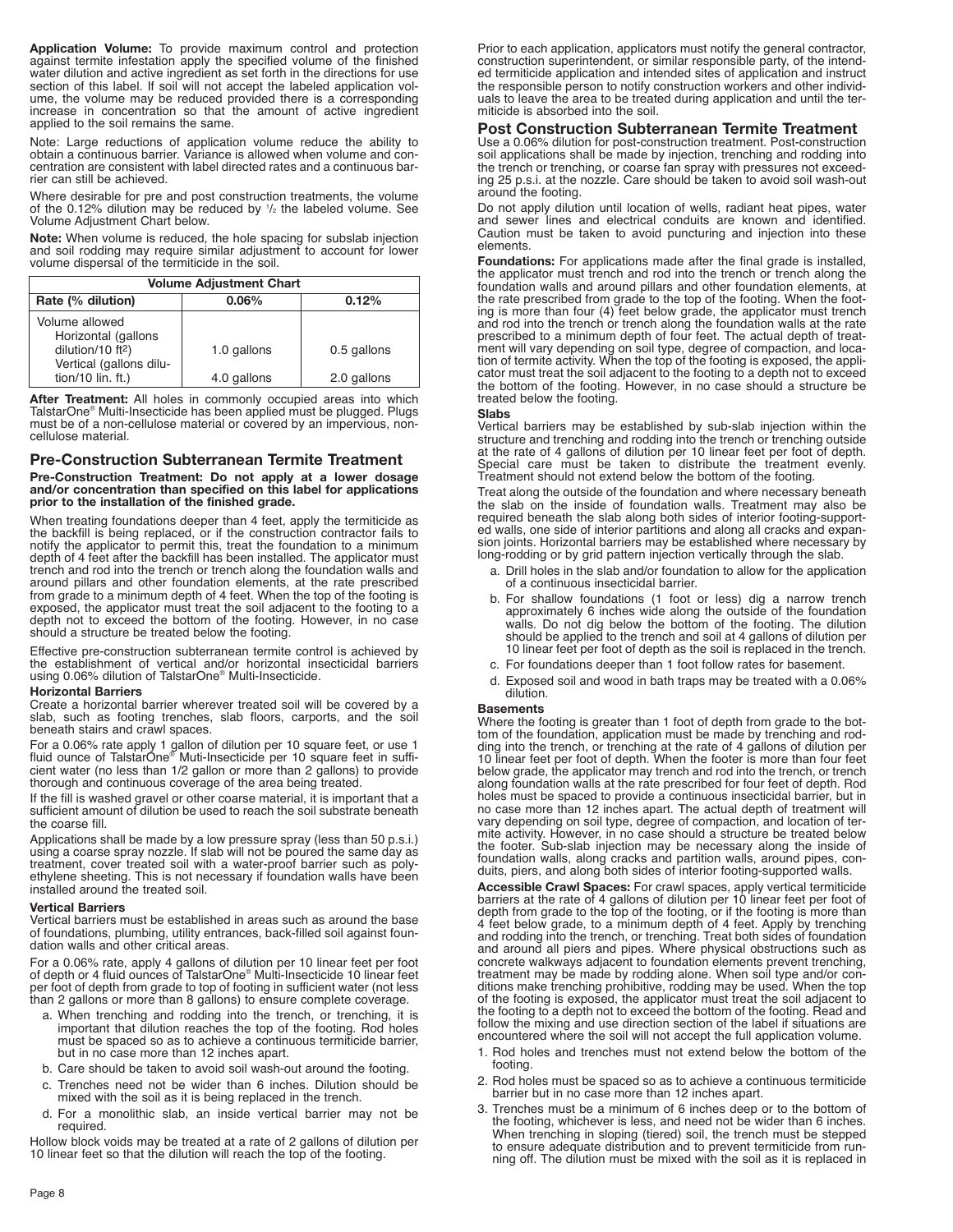the trench.

4. When treating plenums or crawl spaces, turn off the air circulation system of the structure until application has been completed and all termiticide has been absorbed by the soil.

**Inaccessible Crawl Spaces:** For inaccessible interior areas, such as areas where there is insufficient clearance between floor joists and ground surfaces to allow operator access, excavate if possible, and treat according to the instructions for accessible crawl spaces. Otherwise, apply one or a combination of the following two methods.

- 1. To establish a horizontal barrier, apply to the soil surface, 1 gallon of dilution per 10 square feet overall using a nozzle pressure of less than 25 p.s.i. and a coarse application nozzle (e.g., Delavan Type RD Raindrop, RD-7 or larger, or Spraying Systems Co. 8010LP TeeJet or comparable nozzle). For an area that cannot be reached with the application wand, use one or more extension rods to make the application to the soil. Do not broadcast or powerspray with higher pressures.
- 2. To establish a horizontal barrier, drill through the foundation wall or through the floor above and treat the soil perimeter at a rate of 1 gallon of dilution per 10 square feet. Drill spacing must be at intervals not to exceed 16 inches. Many States have smaller intervals, so check State regulations which may apply.

When treating plenums and crawl spaces, turn off the air circulation system of the structure until application has been completed and all termiticide has been absorbed by the soil.

**Masonry Voids:** Drill and treat voids in multiple masonry elements of the structure extending from the structure to the soil in order to create a continuous treatment barrier in the area to be treated. Apply at the rate of 2 gallons of dilution per 10 linear feet of footing, using a nozzle pressure of less than 25 p.s.i. When using this treatment, access holes must be drilled below the sill plate and should be as close as possible to the footing as is practical. Treatment of voids in block or rubble foundation walls must be closely examined: Applicators must inspect areas of possible runoff as a precaution against application leakage in the treated areas. Some areas may not be treatable or may require mechanical alteration prior to treatment.

All leaks resulting in the deposition of termiticide in locations other than those prescribed on this label must be cleaned up prior to leaving the application site. Do not allow people or pets to contact contaminated areas or to reoccupy the contaminated areas of the structure until the clean-up is completed.

**Note:** When treating behind veneer care should be taken not to drill beyond the veneer. If concrete blocks are behind the veneer, both the blocks and the veneer may be drilled and treated at the same time.

Not for use in voids insulated with rigid foam insulation.

**Excavation Technique:** If treatment must be made in difficult situations, along fieldstone or rubble walls, along faulty foundation walls, and around pipes and utility lines which lead downward from the structure to a well or pond, application may be made in the following manner:

- a. Trench and remove soil to be treated onto heavy plastic sheeting or similar material.
- b. Treat the soil at the rate of 4 gallons of dilution per 10 linear feet per foot of depth of the trench. Mix the dilution thoroughly into the soil taking care to prevent liquid from running off the liner.
- c. After the treated soil has absorbed the liquid dilution, replace the soil in the trench.

**Attention:** When applying TalstarOne® Multi-Insecticide in a confined area, the user should wear unvented goggles and a respirator approved by NIOSH during application.

### **Foam Applications**

TalstarOne® Multi-Insecticide dilution, from 0.06 to 0.12 % may be converted to a foam with expansion characteristics from 2 to 40 times.

**Localized Application:** The dilution may be converted to a foam and the foam used to control or prevent termite infestations.

Depending on the circumstances, foam applications may be used alone or in combination with liquid dilution applications. Applications may be made behind veneers, piers, chimney bases, into rubble foundations, into block voids or structural voids, under slabs, stoops, porches, or to the soil in crawlspaces, and other similar voids.

Foam and liquid application must be consistent with volume and active ingredient instructions in order to insure proper application has been made. The volume and amount of active ingredient are essential to an effective treatment. At least 75% of the labeled liquid dilution volume of product must be applied, with the remaining percent delivered to appro-priate areas using foam application. Refer to label and use recommendations of the foam manufacturer and the foaming equipment manufacturer.

Foam applications are generally a good supplement to liquid treatments in difficult areas, but may be used alone in difficult spots.

# **Application Under Slabs or to Soil in Crawlspaces to Prevent or Control Termites**

Application may be made using TalstarOne® Multi-Insecticide foam alone or in combination with liquid dilution. The equivalent of at least 4

gallons (4 ounces of TalstarOne® Multi-Insecticide concentrate) of 0.06% dilution per 10 linear feet (vertical barrier), or at least 1 gallon (1 ounce of TalstarOne® Multi-Insecticide concentrate) of 0.06% dilution per 10 square feet (horizontal barrier) must be applied either as dilution, foam, or a combination of both. For a foam only application, apply TalstarOne® Multi-Insecticide concentrate in sufficient foam concentration and foam volume to deposit 4 ounces of concentrate per 10 linear feet or 1 ounce of concentrate per 10 square feet. For example, 2 gallons of 0.12% dilution generated as foam to cover 10 linear feet is equal to the application of 4 gallons of 0.06% dilution per 10 linear feet.

### **Sand Barrier Installation and Treatment**

Termites can build mud tubes over treated surfaces as long as they have access to untreated soil and do not have to move TalstarOne® Multi-Insecticide treated soil. Susceptible cracks and spaces can be filled with builder's or play box sand and the sand treated with Talstar One Multi-Insecticide. The sand should be treated as soil following the termiticide rate listed on the TalstarOne® Multi-Insecticide label.

Retreatment for subterranean termites can only be performed if there is clear evidence of reinfestation or disruption of the barrier due to construction, excavation, or landscaping and/or evidence of the breakdown of the termiticide barrier in the soil. These vulnerable or reinfested areas may be retreated in accordance with application techniques described in this product's labeling. The timing and type of these retreatments will vary depending on factors such as termite pressure, soil types, soil conditions and other factors which may reduce the effectiveness of the barrier.

#### **Annual retreatment of the structure is prohibited unless there is clear evidence that reinfestation or barrier disruption has occurred.**

#### **APPLICATION IN CONJUNCTION WITH THE USE OF TER-MITE BAITS**

As part of the integrated pest management (IPM) program for termite control, TalstarOne® Multi-Insecticide may be applied to critical areas of the structure including plumbing and utility entry sites, bath traps, expansion joints, foundation cracks and areas with known or suspected infestations at a rate of 0.06% as a spot treatment or complete bar-rier treatment. Applications may be made as described in the Postconstruction treatment section of this label.

## **TERMITE CONTROL (ABOVE GROUND ONLY)**

The purpose of the applications described below are to kill termite workers or winged reproductives that may be present at the time of treatment. These applications are intended as supplements to, and not substitutes for, mechanical alteration, soil treatment or foundation treatment.

To control exposed workers and winged reproductive termites in local-ized areas, dilute 1.0 fluid oz. of TalstarOne® Multi-Insecticide per gallon of water and apply as a course fan spray at the rate of one gallon per 1,000 square feet to attics, crawl spaces, unfinished basements and other void areas. Treat swarming termites as well as the areas in which they congregate.

To control above-ground termites in localized areas of infested wood, dilute 1.0 fluid oz. of TalstarOne® Multi-Insecticide per gallon of water and apply as a liquid or foam to voids and galleries in damaged wood as well as to spaces between wooden structural members and between the sill plate and foundation where wood is vulnerable to attack. Applications may be made to inaccessible areas by drilling and then injecting the dilution or foam, with a suitable directional injector , into damaged wood or wall voids. All treatment holes drilled in construction elements in commonly occupied areas of structures should be securely plugged after treatment.

To control termite carton nests in building voids, dilute 1.0 fluid oz. of TalstarOne® Multi-Insecticide per gallon of water and apply as a liquid or foam using a pointed injection tool. Multiple injection points and varying depths of injection may be necessary to achieve control. When possible, the carton nest material should be removed from the building void after treatment.

# **LAWN**

Apply TalstarOne® Muti-Insecticide as a broadcast treatment. Use application volumes of up to 10 gallons per 1000 square feet to get uniform coverage when treating dense grass foliage.

For low volume applications, less than 2 gallons/1000 square feet, immediate irrigation of treated area with at least 0.25 inches of water following application to ensure efficacy of sub-surface pests such as, but not limited to, Mole Crickets, is recommended.

## **LAWN APPLICATION RATES**

The application rates listed in the following table will provide excellent control of the respective pests under typical conditions. However, at the discretion of the applicator, TalstarOne® Muti-Insecticide may be applied at up to 1 fl. oz. per 1000 square feet to control each of the pests listed in this Table. The higher application rates should be used when maximum residual control is desired or heavy pest populations occur.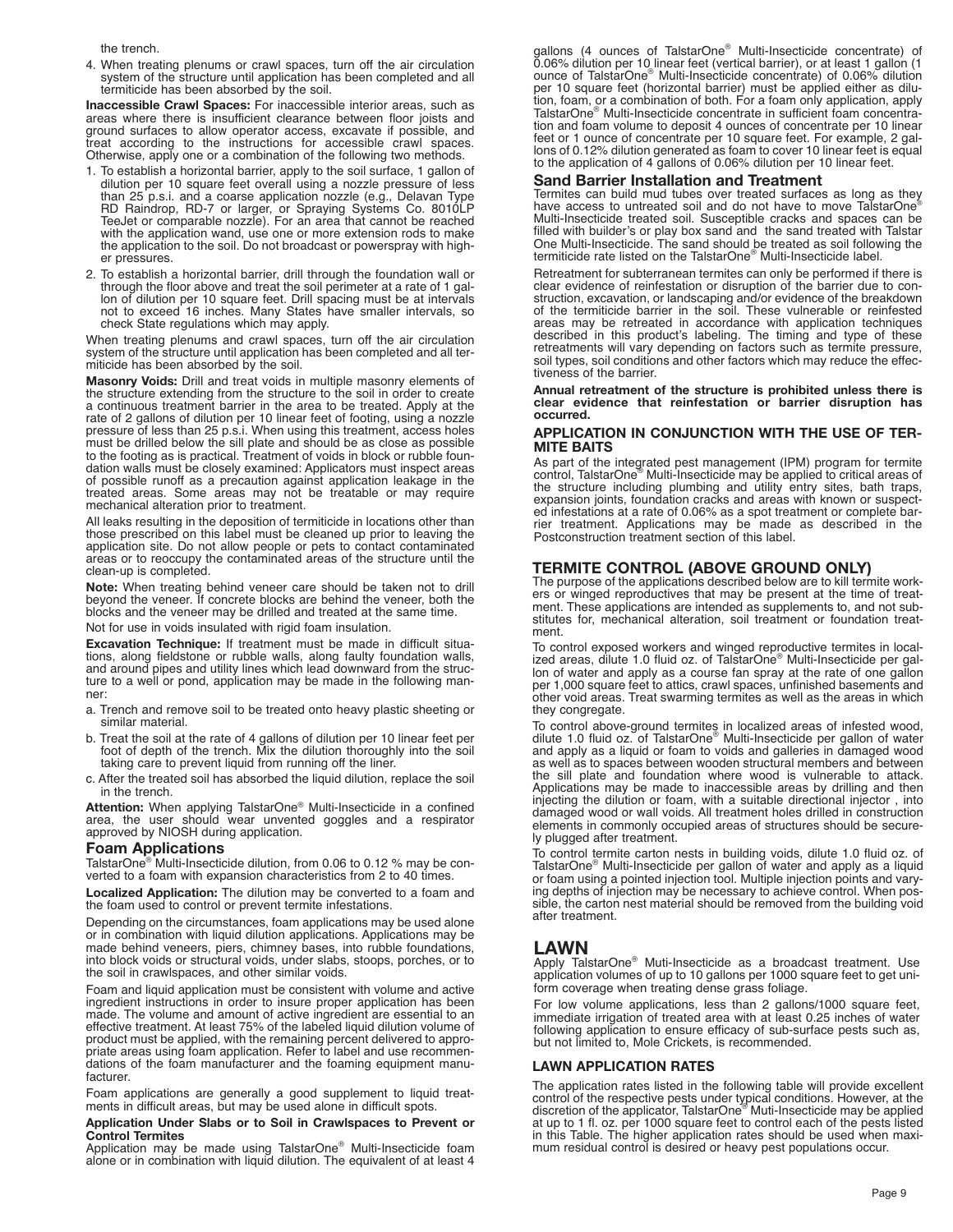| Pest                                                                                                                                                                                                                                                                                                                                                         | <b>Application Rate</b><br>TalstarOne <sup>®</sup> Multi-Insecticide |  |
|--------------------------------------------------------------------------------------------------------------------------------------------------------------------------------------------------------------------------------------------------------------------------------------------------------------------------------------------------------------|----------------------------------------------------------------------|--|
| Armyworms <sup>1</sup><br>Cutworms <sup>1</sup><br>Sod Webworm <sup>1</sup>                                                                                                                                                                                                                                                                                  | $0.18 - 0.25$<br>fluid oz. per 1000 sq. ft.                          |  |
| Annual Bluegrass Weevil<br>(Hyperodes) (Adult) <sup>2</sup><br>Banks Grass Mite <sup>6</sup><br>Billbugs (Adult) <sup>3</sup><br><b>Black Turfgrass Ataenius</b><br>(Adult) <sup>4</sup><br>Centipedes<br>Crickets<br>Earwigs<br>Fleas (Adult)<br>Grasshoppers<br>Leafhoppers<br>Mealybugs<br><b>Millipedes</b><br>Mites <sup>6</sup><br>Pillbugs<br>Sowbugs | $0.25 - 0.5$<br>fluid oz. per 1000 sq. ft.                           |  |
| Crane Flies <sup>12</sup>                                                                                                                                                                                                                                                                                                                                    | 0.5 fluid oz. per 1000 sq. ft.                                       |  |
| Ants<br>Chinch Bugs <sup>5</sup><br>Fleas (Larvae) <sup>7</sup><br>Imported Fire Ants <sup>8</sup><br>Japanese Beetle (Adult)<br>Mole Cricket (Adult) <sup>9</sup><br>Mole Cricket (Nymph) <sup>10</sup><br>Ticks <sup>11</sup>                                                                                                                              | $0.5 - 1.0$<br>fluid oz. per 1000 sq. ft.                            |  |

**In New York State, this product may NOT be applied to any grass or turf area within 100 feet of a water body (lake, pond, river, stream, wetland, or drainage ditch).**

**In New York State, do make a single repeat application of TalstarOne® Multi-Insecticide if there are signs of renewed insect activity, but not sooner than two weeks after the first application.**

### **Comments**

<sup>1</sup>**Armyworms, Cutworms and Sod Webworms:** To ensure optimum control, delay watering (irrigation) or mowing for 24 hours after application. If the grass<br>area is being maintained at a mowing height of greater than 1 inch, then higher<br>application rates (Up to 1 fluid oz. per 1000 square feet) periods of high pest pressure.

<sup>2</sup> Annual Bluegrass Weevil (Hyperodes) adults: Applications should be timed to control adult weevils as they leave their overwintering sites and move into grass areas. This movement generally begins when *Forsythia* is in application timing.

<sup>3</sup>**Billbug adults:** Applications should be made when adult billbugs are first observed during April and May. Degree day models have been developed to optimize application timing. Consult your State Cooperative Extension Service for<br>information specific to your region. In temperate regions, spring applications tar-<br>geting billbug adults will also provide control of over-wint

<sup>4</sup>**Black Turfgrass Ataenius adults:** Applications should be made during May and July to control the first and second generation of black turfgrass ataenius adults, respectively. The May application should be timed to coincide with the full bloom stage of Vanhoutte spiraea (S*piraea vanhouttei*) and horse chestnut (Aesc*ulus*<br>*hippocastanum*). The July application should be timed to coincide with the bloom-<br>ing of Rose of Sharon (*Hibiscus syriacus*).

<sup>5</sup>**Chinch Bugs:** Chinch Bugs infest the base of grass plants and are often found<br>in the thatch layer. Irrigation of the grass area before treatment will optimize the<br>penetration of the insecticide to the area where the ch mowing height is being maintained. Chinch Bugs can be one of the most difficult pests to control in grasses and the higher application rates (Up to 1 fluid oz. per 1000 square feet) may be required to control populations that contain both nymphs and adults during the middle of the summer.

<sup>6</sup>Mites: To ensure optimal control of eriophyid mites, apply in combination with<br>the labeled application rate of a surfactant. A second application, five to seven<br>days after the first, may be necessary to achieve acceptab

<sup>7</sup>**Flea larvae:** Flea larvae develop in the soil of shaded areas that are accessible to pets or other animals. Use a higher volume application when treating these<br>areas to ensure penetration of the insecticide into the soil. Note: if the lawn area<br>is being treated with TalstarOne® Multi-Insecticide at 0.25 by increasing the application volume two- to four-fold.

<sup>8</sup>**Imported Fire Ants:** Control will be optimized by combining broadcast applications that will control foraging workers and newly mated fly-in queens with mound forenches that will control existing colonies. If the soil

<sup>9</sup>**Mole Cricket adults:** Achieving acceptable control of adult mole crickets is difficult because preferred grass areas are subject to continuous invasion during the<br>early spring by this extremely active stage. Applications should be made as late<br>in the day as possible and should be watered in with up to

immediately after treatment. If the soil is not moist, then it is important to irrigate before application to bring the mole crickets closer to the soil surface where con-tact with the insecticide will be maximized. Grass areas that receive pressure from adult mole crickets should be treated at peak egg hatch to ensure optimum control of subsequent nymph populations (see below).

<sup>10</sup>Mole Cricket nymphs: Grass areas that received intense adult mole cricket<br>pressure in the spring should be treated immediately prior to peak egg hatch.<br>Optimal control is achieved at this time because young nymphs are ticide is most concentrated. Control of larger, more damaging, nymphs later in the<br>year may require both higher application rates and more frequent applications to<br>maintain acceptable control. Applications should be made a to bring the mole crickets closer to the soil surface where contact with the insec-ticide will be maximized.

<sup>11</sup>Ticks (Including ticks that may transmit Lyme Disease and Rocky<br>Mountain Spotted fever): Do not make spot applications. Treat the entire area<br>where exposure to ticks may occur. Use higher spray volumes when treating<br>ar achieve and/or maintain control during periods of high pest pressure. Repeat application is necessary only if there are signs of renewed activity. Limit repeat application to no more than once per seven days.

**Deer ticks (Ixodes sp.)** have a complicated life cycle that ranges over a two year period and involves four life stages. Applications should be made in the late fall and/or early spring to control adult ticks that are usually located on brush or grass above the soil surface and in mid to late spring to control larvae and nymphs that reside in the soil and leaf litter.

**American dog ticks** may be a considerable nuisance in suburban settings, particularly where homes are built on land that was previously field or forest. These<br>ticks commonly congregate along paths or roadways where humans are likely to<br>be encountered. Applications should be made as necessary from

<sup>12</sup>Crane Flies: Treatments can be made to control early to mid-season larvae<br>(approximately August – February) as they feed on plant crowns. Treatments<br>made to late-season larvae (approximately March, April) may only prov pression.

# **ORNAMENTALS AND TREES**

For ornamental applications (including but not limited to trees, shrubs,<br>ground covers, bedding plants, and foliage plants) apply 0.125 to 1.0<br>fluid oz. of TalstarOne® Multi-Insecticide per 1,000 square feet or 5.4 to<br>43.5 ed and applied in various volumes of water providing that the maximum label rate (1.0 fluid oz. per 1,000 square feet or 43.5 fl. oz per 100 gal-lons.) is not exceeded. TalstarOne® Multi-Insecticide may be applied through low volume application equipment by dilution with water or other carriers and providing that the maximum label rate (1.0 fluid oz. per 1,000 square feet or 43.5 fl. oz per 100 gallons) is not exceeded.

Apply the specified application rate as a full coverage foliar spray. Repeat treatment as necessary to achieve control using higher appli-cation rates as pest pressure & foliage area increases. Limit repeat application to no more than once per seven days.

Certain cultivars may be sensitive to the final spray solution. A small number of plants should be treated and observed for one week prior to application to the entire planting.

Use of an alternate class of chemistry in a treatment program is recommended to prevent or delay pest resistance.

#### **GREENHOUSES AND INTERIORSCAPES**

Use TalstarOne<sup>®</sup> Multi-Insecticide, either alone or tank mixed with other products, including insect growth regulators, to control a wide spectrum of insects and mites on trees, shrubs, foliage plants, non-bearing fruit and nut trees, and flowers in greenhouses and interiorscapes including hotels, shopping malls, office buildings, etc.

**Calculating Dilution Rates using the Ornamental and Greenhouse Application Rates Table and the TalstarOne® Multi-Insecticide Dilution Chart (page 3):** The following steps should be taken to deter-mine the appropriate dilution of TalstarOne® Multi-Insecticide that is required to control specific pests:

- 1) Identify the least susceptible target pest (the pest requiring the highest application rate for control).
- 2) Select an application rate in terms of fluid oz. of TalstarOne® Multi-Insecticide.
- 3) Identify your application volume and how much spray mix you want to prepare.
- 4) Use the Dilution Chart to determine the appropriate volume of TalstarOne® Multi-Insecticide that must be mixed in your desired volume of water.

#### **ORNAMENTAL and GREENHOUSE APPLICATION RATES**

The application rates listed in the following table will provide excellent control of the respective pests under typical conditions. However, at the discretion of the applicator, TalstarOne® Multi-Insecticide may be applied at up to 1 fluid oz. per 1,000 square feet (43.5 fl. oz. per 100 gallons per acre) to control each of the pest listed in this Table. The higher application rates should be used when maximum residual control is desired.